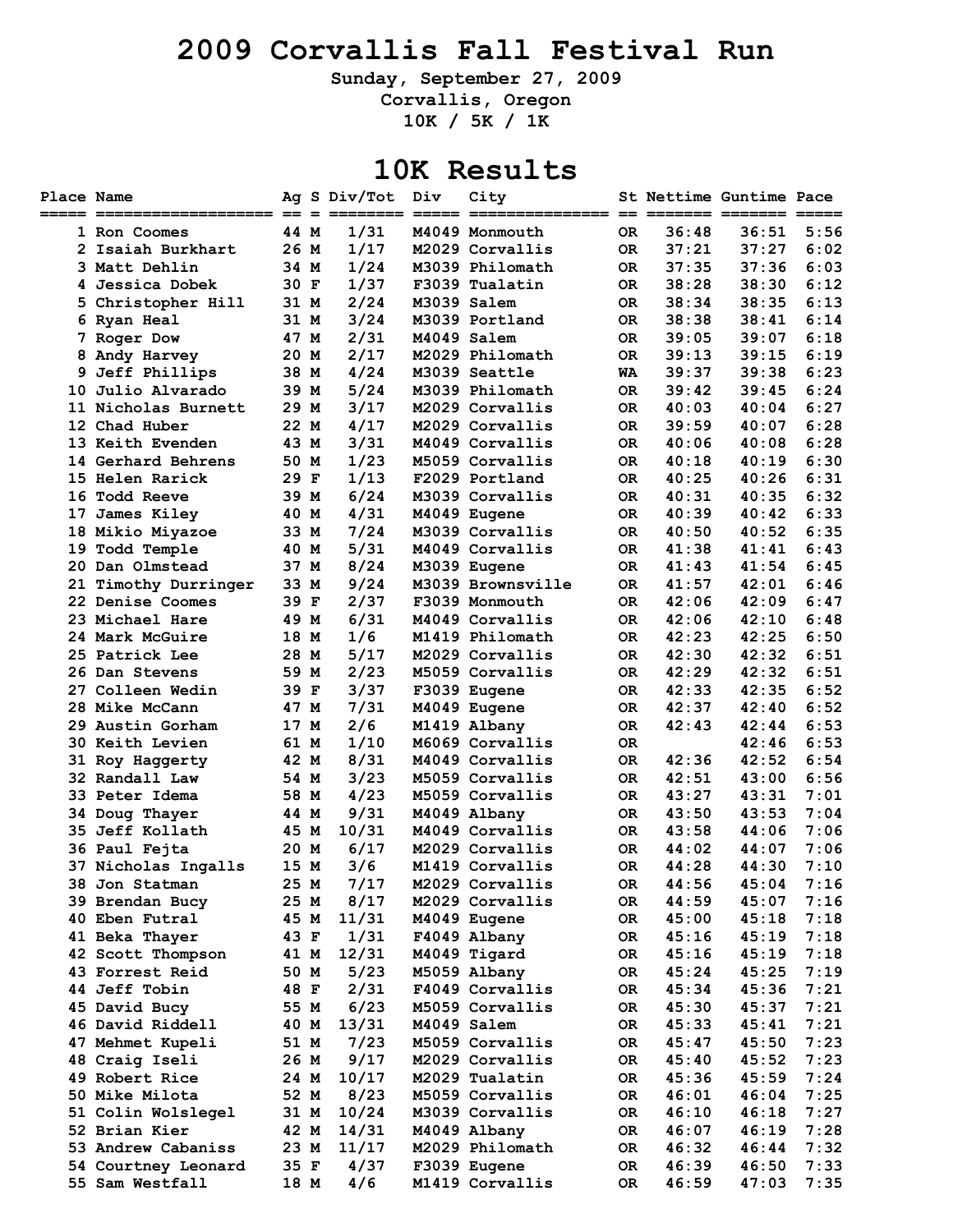|     | 56 Scott Felsher                              | 45 M   | 15/31      | M4049 Eugene        | 0R        | 47:08 | 47:16          | 7:37 |
|-----|-----------------------------------------------|--------|------------|---------------------|-----------|-------|----------------|------|
|     | 57 Tomiaso Tesi                               | 31 M   | 11/24      | M3039 Corvallis     | 0R        | 47:10 | 47:16          | 7:37 |
|     | 58 Steven Bell                                | 36 M   | 12/24      | M3039 Philomath     | OR.       | 47:12 | 47:19          | 7:37 |
|     | 59 Molly Bell                                 | 34 F   | 5/37       | F3039 Philomath     | 0R        | 47:13 | 47:19          | 7:37 |
| 60. | John Hyrsmith                                 | 62 M   | 2/10       | M6069 Philomath     | OR.       | 47:20 | 47:25          | 7:38 |
|     | 61 Jeannie Gross                              | 32 F   | 6/37       | F3039 Clackamas     | OR.       | 47:23 | 47:29          | 7:39 |
|     | 62 Benjamin Ervin                             | 20 M   | 12/17      | M2029 Brownsville   | 0R        | 47:10 | 47:31          | 7:39 |
|     | 63 John Malosh                                | 47 M   | 16/31      | M4049 Corvallis     | 0R        | 47:34 | 47:38          | 7:40 |
|     | 64 Stasi Kasianchuk                           | 25 F   | 2/13       | F2029 Corvallis     | 0R        | 47:34 | 47:39          | 7:41 |
|     | 65 James Sims                                 | 61 M   | 3/10       | M6069 Lake Charles  | LA        | 47:34 | 47:42          | 7:41 |
|     | <b>66 Jeff Yoder</b>                          | 47 M   | 17/31      | M4049 Albany        | OR.       | 47:36 | 47:48          | 7:42 |
|     | 67 Summer Day                                 | 30 F   | 7/37       | F3039 Portland      | OR.       | 47:49 | 47:54          | 7:43 |
|     | <b>68 Erin Hume</b>                           | 42 F   | 3/31       | F4049 Siletz        | OR.       | 48:07 | 48:10          | 7:46 |
| 69. | Joe Stevenson                                 | 58 M   | 9/23       | M5059 Corvallis     | OR.       | 48:15 | 48:23          | 7:48 |
|     | 70 Paul Landrum                               | 26 M   | 13/17      | M2029 Klamath Falls | OR.       | 48:19 | 48:31          | 7:49 |
|     | 71 Jeanne Landrum                             | 54 F   | 1/14       | F5059 Klamath Falls | 0R        | 48:19 | 48:31          | 7:49 |
|     | 72 Rick Brand                                 | 57 M   | 10/23      | M5059 Philomath     | 0R        | 48:40 | 48:44          | 7:51 |
|     | <b>73 Peter Nelson</b>                        | 64 M   | 4/10       | M6069 Corvallis     | <b>OR</b> | 48:38 | 48:46          | 7:51 |
|     | <b>74 Ward Nelson</b>                         | 9 M    | 1/1        | M0109 Corvallis     | OR.       | 48:52 | 48:54          | 7:53 |
|     | 75 Katie Bryan                                | $15$ F | 1/7        | F1419 Corvallis     | 0R        | 48:54 | 48:56          | 7:53 |
|     | 76 Linda Donald                               | 60 F   | 1/5        | F6069 Corvallis     | OR.       | 48:58 | 49:02          | 7:54 |
| 77  | <b>Steve Goss</b>                             | 47 M   | 18/31      | M4049 Corvallis     | OR.       | 48:55 | 49:05          | 7:54 |
| 78  | James Dalfin                                  | 63 M   | 5/10       | M6069 Salem         | OR.       | 49:04 | 49:10          | 7:55 |
|     |                                               | 50 M   | 11/23      | M5059 Philomath     |           | 48:56 | 49:14          | 7:56 |
|     | 79 Gary Yoder                                 |        |            |                     | OR.       |       |                |      |
|     | 80 Alfredo Velez                              | 33 M   | 13/24      | M3039 Eugene        | OR.       | 49:09 | 49:24          | 7:57 |
|     | 81 Andy Roberts                               | 30 M   | 14/24      | M3039 Corvallis     | OR.       | 49:19 | 49:25          | 7:58 |
|     | 82 Colleen Pallari                            | 26 F   | 3/13       | F2029 Corvallis     | 0R        | 49:25 | 49:28          | 7:58 |
|     | 83 Billie Moser                               | 44 F   | 4/31       | F4049 Springfield   | OR.       | 49:36 | 49:49          | 8:01 |
|     | 84 James Felsher                              | 12 M   | 1/2        | M1013 Eugene        | OR.       | 49:48 | 49:56          | 8:03 |
|     | 85 Tom Craven                                 | 62 M   | 6/10       | M6069 Corvallis     | OR.       | 49:52 | 49:57          | 8:03 |
|     | 86 Michael Langeliers                         | 28 M   | 14/17      | M2029 Corvallis     | OR.       | 49:47 | 49:57          | 8:03 |
|     | 87 Dave Leigh                                 | 48 M   | 19/31      | M4049 Corvallis     | OR.       | 49:47 | 49:58          | 8:03 |
|     | 88 Sourabh Apte                               | 36 M   | 15/24      | M3039 Corvallis     | OR.       | 49:54 | 50:00          | 8:03 |
|     | 89 Clint Morrison                             | 60 M   | 7/10       | M6069 Corvallis     | OR.       | 49:55 | 50:01          | 8:03 |
|     | 90 Scott Elmshaeuser                          | 37 M   | 16/24      | M3039 Corvallis     | OR.       | 49:58 | 50:07          | 8:04 |
|     | 91 Randy Grant                                | 44 M   | 20/31      | M4049 McMinnville   | <b>OR</b> | 50:02 | 50:09          | 8:05 |
|     | 92 Katherine Gunter                           | 41 F   | 5/31       | F4049 Corvallis     | OR.       | 50:08 | 50:14          | 8:05 |
|     | 93 Cliff Hanks                                | 45 M   | 21/31      | M4049 Twin Falls    | ID        | 50:10 | 50:14          | 8:05 |
|     | 94 Pat Ketcham                                | 51 F   | 2/14       | F5059 Corvallis     | OR.       | 50:16 | 50:20          | 8:06 |
|     | 95 Kelly Shelton                              | 33 F   | 8/37       | F3039 Lebanon       | OR        | 50:21 | 50:39          | 8:09 |
|     | 96 Sam Peltier                                | 15 M   | 5/6        | M1419 Corvallis     | OR .      | 50:32 | $50:46$ $8:11$ |      |
|     | 97 Kabri Schmid 24 F                          |        | 4/13       | F2029 San Jose      | CA        | 50:52 | $50:56$ $8:12$ |      |
|     | 98 Don Gibbs<br>48 M                          |        | 22/31      | M4049 Sweet Home    | OR        | 50:55 | 50:57          | 8:12 |
|     | 99 Tomone Kawamura 40 F                       |        | 6/31       | F4049 Camas         | WA        | 50:44 | 51:00          | 8:13 |
|     | 100 Naomi Oak                                 | 36 F   | 9/37       | F3039 Corvallis     | OR        | 50:45 | 51:02          | 8:13 |
|     | 101 Ezra Childress                            |        | 32 M 17/24 | M3039 Corvallis     | OR        | 50:36 | $51:03$ $8:13$ |      |
|     | 102 Danny Aynes                               |        | 33 M 18/24 | M3039 Corvallis     | OR        | 50:53 | $51:05$ 8:14   |      |
|     | 103 Brady Smith                               |        | 31 M 19/24 | M3039 Albany        | OR        | 50:56 | 51:05          | 8:14 |
|     | 104 Melissa Doherty 47 F 7/31                 |        |            | F4049 Eugene        | OR        | 50:58 | 51:06          | 8:14 |
|     | 105 Dave Westfall 40 M                        |        | 23/31      | M4049 Sandy         | <b>OR</b> | 51:28 | 51:32          | 8:18 |
|     | 106 Michael Kraynyah 34 M                     |        | 20/24      | M3039 Eugene        | OR D      | 51:19 | 51:33          | 8:18 |
|     | 107 Brian Orr<br>32 M                         |        | 21/24      | M3039 Corvallis     | OR        | 51:25 | 51:34          | 8:18 |
|     | 108 Tiffany Cleveland 36 F                    |        | 10/37      | F3039 Corvallis     | <b>OR</b> | 51:23 | 51:37          | 8:19 |
|     | 109 Deb Jenkins                               | 51 F   | 3/14       | F5059 Corvallis     | OR        | 51:34 | 51:40          | 8:19 |
|     | 110 Rita Vandoren                             | 43 F   | 8/31       | F4049 Albany        | OR        | 51:36 | 51:41          | 8:19 |
|     | 111 Jodi Robin                                | 28 F   | 5/13       | F2029 Philomath     | OR        | 51:44 | 51:51          | 8:21 |
|     | 112 Stephanie Woods 46 F                      |        | 9/31       | F4049 Corvallis     | OR        | 51:52 | 52:02          | 8:23 |
|     | 113 Kara Doescher                             | 15 F   | 2/7        | F1419 Corvallis     | OR        | 52:10 | 52:12          | 8:24 |
|     | 114 Amanda Grisham                            | 19 F   | 3/7        | F1419 Corvallis     | OR        |       | 52:15          | 8:25 |
|     | 115 Ross Farland                              |        | 12/23      | M5059 Portland      | OR        | 52:10 | 52:29          | 8:27 |
|     |                                               | 52 M   |            |                     |           | 52:18 |                |      |
|     | 116 Steve Leboeuf                             | 57 M   | 13/23      | M5059 Corvallis     | OR        | 52:17 | 52:29          | 8:27 |
|     | 117 John Henry                                | 51 M   | 14/23      | M5059 Albany        | OR        | 52:18 | 52:29          | 8:27 |
|     | 118 Michelle Payne 36 F                       |        | 11/37      | F3039 Albany        | OR        | 52:27 | 52:33          | 8:28 |
|     | 119 Bonnie Thorn 16 F<br>120 Marv Benson 50 F |        | 10/31      | F4049 Albany        | OR        | 52:25 | 52:37          | 8:28 |
|     |                                               |        | 4/14       | F5059 Corvallis     | OR        | 52:32 | 52:37          | 8:29 |
|     | 121 Reenie Schwallie 53 F                     |        | 5/14       | F5059 Corvallis     | OR        | 53:21 | 53:25          | 8:36 |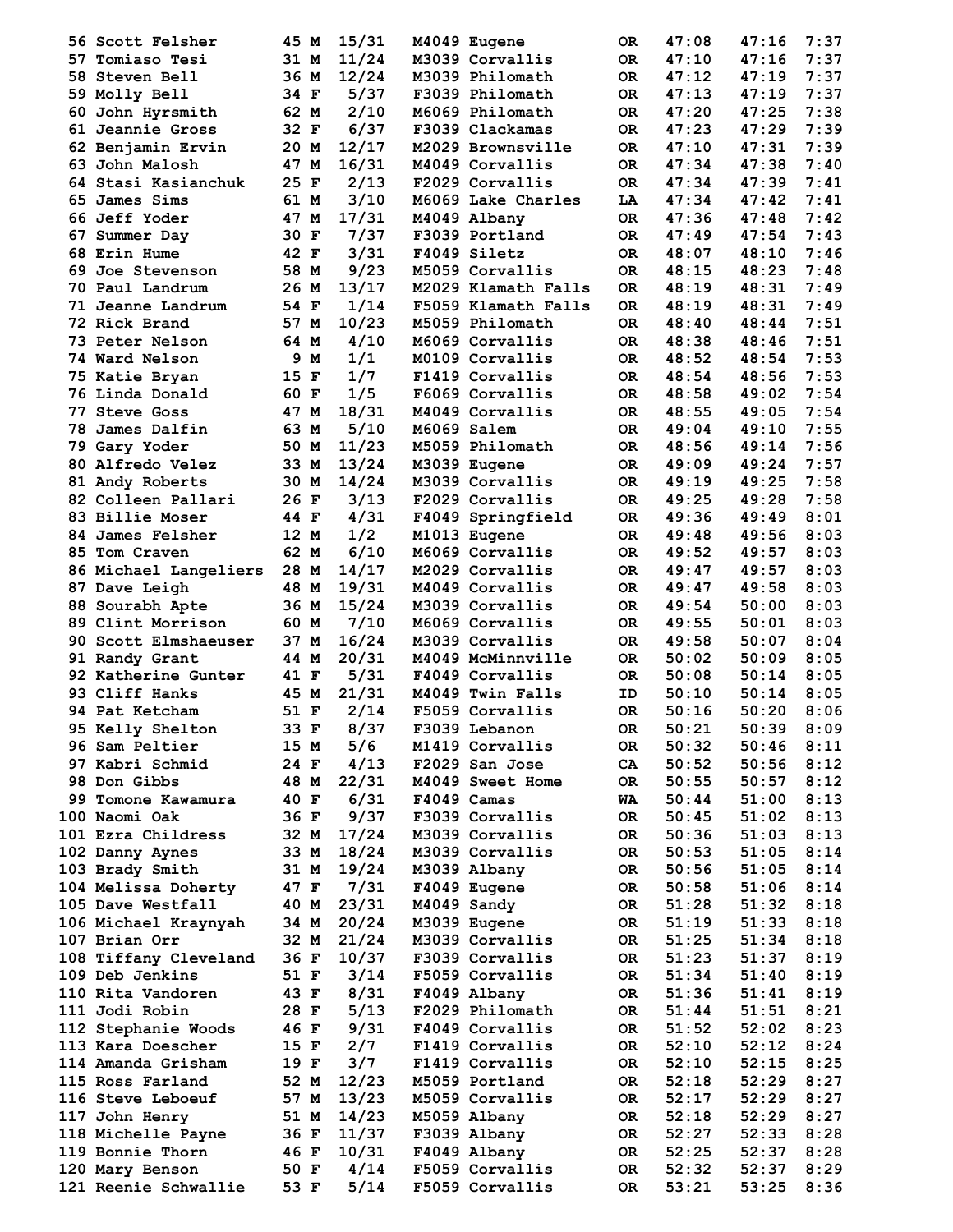| 122 Becca Henry              | 36 F   |      | 12/37          | F3039 Eugene        | OR.       | 53:14 | 53:27          | 8:37 |
|------------------------------|--------|------|----------------|---------------------|-----------|-------|----------------|------|
| 123 Peter Pham               | 22 M   |      | 15/17          | M2029 Corvallis     | <b>OR</b> | 53:11 | 53:30          | 8:37 |
| 124 Karen Weiner             | 50 F   |      | 6/14           | F5059 Philomath     | OR.       | 53:22 | 53:33          | 8:38 |
| <b>125 Jessie Andersen</b>   | 28 F   |      | 6/13           | F2029 Corvallis     | 0R        | 53:28 | 53:39          | 8:39 |
| 126 Randy Carper             | 50 M   |      | 15/23          | M5059 Sweet Home    | OR.       | 53:46 | 53:48          | 8:40 |
| 127 Tomomi Ogata-Schure 33 F |        |      | 13/37          | F3039 Albany        | OR.       | 53:35 | 53:53          | 8:41 |
| 128 Thomas Berrey            | 54 M   |      | 16/23          | M5059 Corvallis     | OR.       | 53:43 | 53:55          | 8:41 |
| 129 Tyler Malloy             | 15 M   |      | 6/6            | M1419 Corvallis     | <b>OR</b> | 54:18 | 54:18          | 8:45 |
| 130 Linda Fisher             | 40 F   |      | 11/31          | F4049 Lebanon       | OR.       | 54:02 | 54:20          | 8:45 |
| 131 Kelly Easterling         | 35 F   |      | 14/37          | F3039 Corvallis     | OR.       | 54:01 | 54:22          | 8:45 |
| 132 Krys Postma              | 30 F   |      | 15/37          | F3039 Mercer Island | WA        | 54:20 | 54:26          | 8:46 |
| 133 Gracie Todd              | 12 F   |      | 1/1            | F1013 Eugene        | OR.       | 54:20 | 54:26          | 8:46 |
| 134 Rhiana Orr               |        | 0 F  |                | Corvallis           | OR.       | 54:22 | 54:30          | 8:47 |
| 135 Karen Misfeldt           | 41 F   |      | 12/31          | F4049 Corvallis     | OR.       | 54:10 | 54:31          | 8:47 |
| 136 Stefan Spann             | 46 M   |      | 24/31          | M4049 Corvallis     | OR.       | 54:24 | 54:34          | 8:47 |
| <b>137 Helen Nelson</b>      | 42 F   |      | 13/31          | F4049 Corvallis     | OR.       | 54:15 | 54:36          | 8:48 |
| 138 Ed Easterling            | 50 M   |      | 17/23          | M5059 Corvallis     | <b>OR</b> | 54:26 | 54:47          | 8:49 |
| 139 Siri Erickson            | 16 F   |      | 4/7            | F1419 Adair Village | OR.       | 54:51 | 54:53          | 8:50 |
| 140 Daniel Olvera            | 25 M   |      | 16/17          | M2029 Corvallis     | <b>OR</b> | 54:52 | 54:53          | 8:50 |
| 141 Doug Gallagher           | 37 M   |      | 22/24          | M3039 Eugene        | OR.       | 55:00 | 55:13          | 8:54 |
| 142 Ed Bender                | 71 M   |      | 1/1            | M7099 Salem         | OR.       | 55:20 | 55:27          | 8:56 |
| 143 Bob Mackel               | 67 M   |      | 8/10           | M6069 Quincy        | CA        | 55:07 | 55:28          | 8:56 |
| 144 Becky Garrett            | 61 F   |      | 2/5            | F6069 Corvallis     | OR.       | 55:24 | 55:34          | 8:57 |
| 145 Joe Ervin                | 52 M   |      | 18/23          | M5059 Brownsville   | 0R        | 55:15 | 55:35          | 8:57 |
|                              |        |      |                |                     |           |       |                | 8:58 |
| 146 Geoff Hill               | 31 M   |      | 23/24<br>25/31 | M3039 Salem         | OR.       | 55:21 | 55:41<br>55:51 | 9:00 |
| 147 David Mackenzie          | 47 M   |      |                | M4049 Corvallis     | 0R        | 55:33 |                |      |
| 148 Lynette Iseli            | 23 F   |      | 7/13           | F2029 Corvallis     | OR.       | 55:43 | 55:56          | 9:00 |
| 149 Dennis Volker            |        | м    |                | Keizer              | OR.       | 55:47 | 56:00          | 9:01 |
| 150 Dale Worsch              | 44 M   |      | 26/31          | M4049 Corvallis     | OR.       | 56:06 | 56:29          | 9:06 |
| 151 Tracy Mackenzie          | 47 F   |      | 14/31          | F4049 Corvallis     | OR.       | 56:18 | 56:35          | 9:07 |
| 152 Amy Jones                | 34 F   |      | 16/37          | F3039 Sweet Home    | OR.       | 56:37 | 56:56          | 9:10 |
| 153 Amanda Christenson       | 30 F   |      | 17/37          | F3039 Sweet Home    | OR.       | 56:38 | 56:56          | 9:10 |
| 154 Meredith Weir            | 48 F   |      | 15/31          | F4049 Corvallis     | OR.       | 56:54 | 57:06          | 9:12 |
| 155 Stephanie Duvall         | 42 F   |      | 16/31          | F4049 Corvallis     | OR.       | 57:04 | 57:18          | 9:14 |
| 156 Mary Skillings           | 32 F   |      | 18/37          | F3039 Corvallis     | <b>OR</b> | 57:04 | 57:18          | 9:14 |
| 157 Ingrid Adams             | 57 F   |      | 7/14           | F5059 Salem         | OR.       | 57:12 | 57:23          | 9:15 |
| 158 Jim Whiteman             | 59 M   |      | 19/23          | M5059 Corvallis     | OR.       | 57:07 | 57:33          | 9:16 |
| 159 Laurie Moses             | 57 F   |      | 8/14           | F5059 Eugene        | OR.       | 57:17 | 57:33          | 9:16 |
| 160 Karin Bucht              | 19 F   |      | 5/7            | F1419 Corvallis     | 0R        | 57:22 | 57:37          | 9:17 |
| 161 Michele Howard           | 38 F   |      | 19/37          | F3039 Albany        | OR        | 57:37 | 57:48          | 9:19 |
| 162 Lainy Davis              | 48 F   |      | 17/31          | F4049 Eugene        | OR.       | 57:44 | 57:58          | 9:20 |
| 163 Don Symington            | 58 M   |      | 20/23          | M5059 Keizer        | OR        | 57:46 | 57:58          | 9:20 |
| 164 Kari O'Connell           | 36 F   |      | 20/37          | F3039 Corvallis     | OR.       | 57:39 | 58:00          | 9:20 |
| 165 Barbara Lagerquist 44 F  |        |      | 18/31          | F4049 Corvallis     | OR.       | 57:45 | 58:06          | 9:21 |
| 166 Krista Kerins            | 40 F   |      | 19/31          | F4049 Eugene        | OR.       | 57:58 | 58:09          | 9:22 |
| 167 Cheryl Halsey            | 35 F   |      | 21/37          | F3039 Lebanon       | OR        | 57:52 | 58:10          | 9:22 |
| 168 Glenn Howland            | 48 M   |      | 27/31          | M4049 Corvallis     | OR.       | 57:51 | 58:15          | 9:23 |
| 169 Cathy Peltier            | 51 F   |      | 9/14           | F5059 Corvallis     | OR        | 58:05 | 58:29          | 9:25 |
| 170 Daniel Mata-Wakao        | 13 M   |      | 2/2            | M1013 Corvallis     | 0R        | 58:28 | 58:33          | 9:26 |
| 171 Ricardo Mata-Gonzal 41 M |        |      | 28/31          | M4049 Corvallis     | OR        | 58:28 | 58:34          | 9:26 |
| 172 Julianne Freeman         | 45 F   |      | 20/31          | F4049 Corvallis     | 0R        | 58:32 | 58:56          | 9:30 |
| 173 Tami Brown               | 34 F   |      | 22/37          | F3039 Corvallis     | OR        | 58:42 | 58:59          | 9:30 |
| 174 Cassie Rugh              | 30 F   |      | 23/37          | F3039 Albany        | OR        | 58:43 | 58:59          | 9:30 |
| 175 Mariona Claret           | $25$ F |      | 8/13           | F2029 Corvallis     | OR        | 59:00 | 59:06          | 9:31 |
| 176 Beth Rogers              | 32 F   |      | 24/37          | F3039 Portland      | OR        | 58:54 | 59:11          | 9:32 |
| 177 Shawn Bonds              | 0 M    |      |                | Philomath           | OR        | 58:55 | 59:11          | 9:32 |
| 178 Nina Stomilo             | 17 F   |      | 6/7            | F1419 Corvallis     | OR        | 59:14 | 59:16          | 9:33 |
| 179 Diana Chen               | 17 F   |      | 7/7            | F1419 Corvallis     | 0R        | 59:15 | 59:17          | 9:33 |
| 180 Rebecca McKay            | 28 F   |      | 9/13           | F2029 Albany        | OR        | 59:10 | 59:25          | 9:34 |
| 181 Paul Gilchrist           |        | 54 M | 21/23          | M5059 Tigard        | OR        | 59:33 | 59:40          | 9:37 |
| 182 Larry Navarro            | 44 M   |      | 29/31          | M4049 Siletz        | OR.       | 59:35 | 59:44          | 9:37 |
| 183 Heather Gimino           | 40 F   |      | 21/31          | F4049 Corvallis     | OR        | 59:38 | 59:51          | 9:38 |
| 184 Christine Nelson         |        | 57 F | 10/14          | F5059 Albany        | OR        |       | 59:46 1:00:04  | 9:40 |
| 185 Laurie Daniels           |        | 43 F | 22/31          | F4049 Salem         | OR        |       | 59:55 1:00:05  | 9:41 |
| 186 Dana Evans               |        | 35 F | 25/37          | F3039 Corvallis     | 0R        |       | 59:52 1:00:14  | 9:42 |
| 187 Deborah Sorenson         |        | 31 F | 26/37          | F3039 Grants Pass   | <b>OR</b> |       | 59:56 1:00:14  | 9:42 |
|                              |        |      |                |                     |           |       |                |      |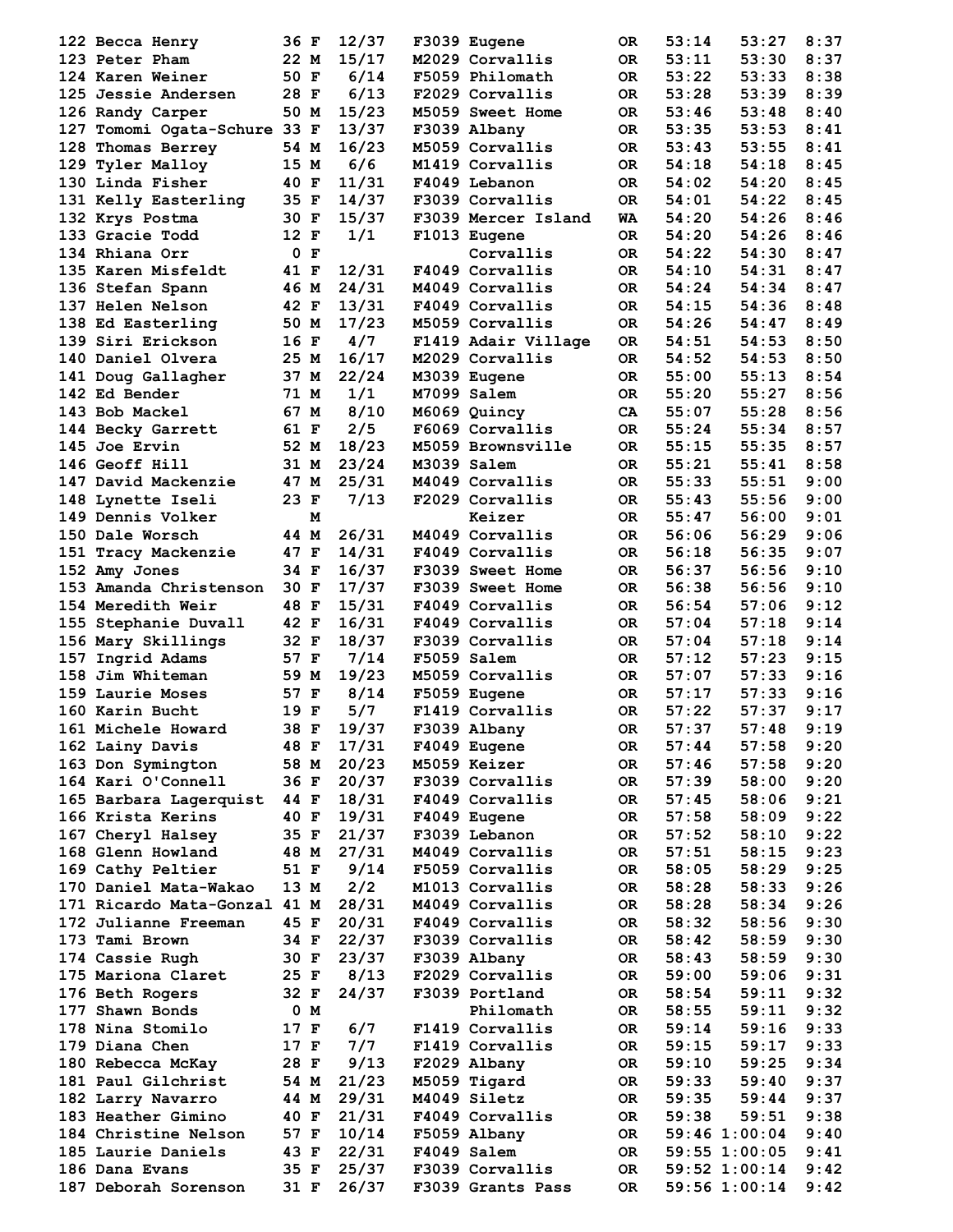| 188 Alyssa Goss          | 20 F | 10/13 | F2029 Corvallis   |    | OR 1:00:09 1:00:19 |                          | 9:43 |
|--------------------------|------|-------|-------------------|----|--------------------|--------------------------|------|
| 189 Heather Kenyan       | 39 F | 27/37 | F3039 Lebanon     |    | OR 1:00:23 1:00:41 |                          | 9:46 |
| 190 Rich Muller          | 41 M | 30/31 | M4049 Albany      |    | OR 1:00:32 1:00:44 |                          | 9:47 |
| 191 Ashley Farley        | 23 F | 11/13 | F2029 Corvallis   |    | OR 1:00:45 1:00:59 |                          | 9:49 |
| 192 Vince Nowell         | 45 M | 31/31 | M4049 Albany      |    | OR 1:00:35 1:01:00 |                          | 9:49 |
| 193 Sharon Howland       | 46 F | 23/31 | F4049 Corvallis   |    | OR 1:00:47 1:01:11 |                          | 9:51 |
| 194 Cathy Flager         | 38 F | 28/37 | F3039 Albany      |    | OR 1:01:05 1:01:12 |                          | 9:51 |
| 195 Patricia Otis        | 41 F | 24/31 | F4049 Corvallis   |    | OR 1:01:05 1:01:15 |                          | 9:52 |
| 196 Mindy Boyd           | 39 F | 29/37 | F3039 Philomath   |    | OR 1:01:03 1:01:28 |                          | 9:54 |
| 197 Tanya Howie          | 37 F | 30/37 | F3039 Philomath   |    | OR 1:01:04 1:01:28 |                          | 9:54 |
| 198 Andi Zeh Condit      | 37 F | 31/37 | F3039 Lebanon     | 0R |                    | 1:01:37                  | 9:55 |
| 199 Ron Gallgher         | 57 M | 22/23 | M5059 Corvallis   |    |                    | OR 1:01:47 1:01:57       | 9:59 |
| 200 Tammy Thompson       | 42 F | 25/31 | F4049 Corvallis   |    | OR 1:01:52 1:02:02 |                          | 9:59 |
| <b>201 Lillee Parker</b> | 27 F | 12/13 | F2029 Philomath   |    | OR 1:01:52 1:02:02 |                          | 9:59 |
| 202 Dennis Borden        | 60 M | 9/10  | M6069 Albany      |    |                    | OR 1:01:53 1:02:13 10:01 |      |
| 203 Barbara Iseli        | 57 F | 11/14 | F5059 Eugene      |    |                    | OR 1:02:17 1:02:30 10:04 |      |
| 204 Nancy Laxton         | 55 F | 12/14 | F5059 Corvallis   |    |                    | OR 1:02:21 1:02:36 10:05 |      |
| 205 Brock Cloutier       | 28 M | 17/17 | M2029 Corvallis   |    |                    | OR 1:02:26 1:02:46 10:07 |      |
| 206 Jane Casey           | 62 F | 3/5   | F6069 Corvallis   |    |                    | OR 1:02:49 1:03:03 10:09 |      |
| 207 Heather Stream       | 39 F | 32/37 | F3039 Aloha       |    |                    | OR 1:03:33 1:03:56 10:18 |      |
| 208 Jenny Ryan           | 52 F | 13/14 | F5059 Corvallis   |    |                    | OR 1:03:34 1:03:56 10:18 |      |
| 209 Ken Wedin            | 64 M | 10/10 | M6069 Eugene      |    |                    | OR 1:03:50 1:04:03 10:19 |      |
| 210 Sherry Eason         | 46 F | 26/31 | F4049 Albany      |    |                    | OR 1:03:46 1:04:12 10:20 |      |
| 211 Jens Lovtang         | 39 M | 24/24 | M3039 Corvallis   |    |                    | OR 1:04:04 1:04:18 10:21 |      |
| 212 Jamie Derrickson     | 31 F | 33/37 | F3039 Albany      |    |                    | OR 1:03:59 1:04:19 10:22 |      |
| 213 Carol Chagnon        | 47 F | 27/31 | F4049 Albany      |    |                    | OR 1:04:08 1:04:34 10:24 |      |
| 214 Michael McKinney     | 56 M | 23/23 | M5059 Albany      |    |                    | OR 1:04:20 1:04:41 10:25 |      |
| 215 Irene Schoppy        | 39 F | 34/37 | F3039 Corvallis   |    |                    | OR 1:04:36 1:04:58 10:28 |      |
| 216 Bryn Worsch          | 41 F | 28/31 | F4049 Corvallis   |    |                    | OR 1:04:39 1:05:02 10:28 |      |
| 217 Kylee Juntunen       | 39 F | 35/37 | F3039 Corvallis   |    |                    | OR 1:04:39 1:05:02 10:28 |      |
| 218 Shelley McEuen       | 40 F | 29/31 | F4049 Twin Falls  |    |                    | ID 1:07:13 1:07:29 10:52 |      |
| 219 Sue Richards         | 41 F | 30/31 | F4049 Corvallis   |    |                    | OR 1:07:25 1:07:42 10:54 |      |
| 220 Carol Carnley        | 66 F | 4/5   | F6069 Albany      | 0R |                    | $1:08:28$ $11:02$        |      |
| 221 Tinsa Schweitzer     | 29 F | 13/13 | F2029 Lebanon     |    |                    | OR 1:09:20 1:09:39 11:13 |      |
| 222 Jennifer Durringer   | 33 F | 36/37 | F3039 Brownsville |    |                    | OR 1:09:42 1:10:04 11:17 |      |
| 223 Sara Blackwell       | 51 F | 14/14 | F5059 Eugene      |    |                    | OR 1:11:05 1:11:22 11:30 |      |
| 224 Mary Jo Minor        | 67 F | 5/5   | F6069 Corvallis   |    |                    | OR 1:16:39 1:16:55 12:23 |      |
| 225 Jerri Gillean        | 35 F | 37/37 | F3039 Corvallis   |    |                    | OR 1:18:02 1:18:26 12:38 |      |
| 226 Mary Jova            | 44 F | 31/31 | F4049 Salem       |    |                    | OR 1:27:16 1:27:23 14:04 |      |
| 227 Margaret Rasmussen   | 78 F | 1/1   | F7099 Corvallis   |    |                    | OR 1:38:58 1:39:13 15:58 |      |

# **10K Awards List**

|                | <b>FEMALE</b>         |              | OVERALL RESULTS BASED ON |              |           | GUN TIME) |       |       |      |
|----------------|-----------------------|--------------|--------------------------|--------------|-----------|-----------|-------|-------|------|
|                | 1 Jessica Dobek       | 30 Tualatin  |                          |              | OR.       | 38:28     | 38:30 | 6:12  |      |
|                | 2 Helen Rarick        | 29 Portland  |                          |              | OR.       | 40:25     | 40:26 | 6:31  |      |
|                | 3 Denise Coomes       | 39 Monmouth  |                          |              | OR.       | 42:06     | 42:09 | 6:47  |      |
|                | MALE                  |              | OVERALL RESULTS BASED ON |              |           | GUN TIME) |       |       |      |
|                | 1 Ron Coomes          | 44 Monmouth  |                          |              | OR.       | 36:48     | 36:51 | 5:56  |      |
|                | 2 Isaiah Burkhart     | 26 Corvallis |                          |              | OR.       | 37:21     | 37:27 | 6:02  |      |
|                | 3 Matt Dehlin         | 34 Philomath |                          |              | OR.       | 37:35     | 37:36 | 6:03  |      |
|                |                       |              | MALE AGE GROUP:          | $\mathbf{1}$ | - 9       |           |       |       |      |
| $\mathbf{1}$   | 426 Ward Nelson       |              | 9 Corvallis              |              |           | OR.       | 48:52 | 48:54 | 7:53 |
|                |                       |              | <b>FEMALE AGE GROUP:</b> |              | $10 - 13$ |           |       |       |      |
| $\mathbf 1$    | 516 Gracie Todd       |              | 12 Eugene                |              |           | OR.       | 54:20 | 54:26 | 8:46 |
|                |                       |              | <b>MALE AGE GROUP:</b>   |              | $10 - 13$ |           |       |       |      |
| 1              | 441 James Felsher     |              | 12 Eugene                |              |           | OR.       | 49:48 | 49:56 | 8:03 |
| $\overline{2}$ | 559 Daniel Mata-Wakao |              | 13 Corvallis             |              |           | OR.       | 58:28 | 58:33 | 9:26 |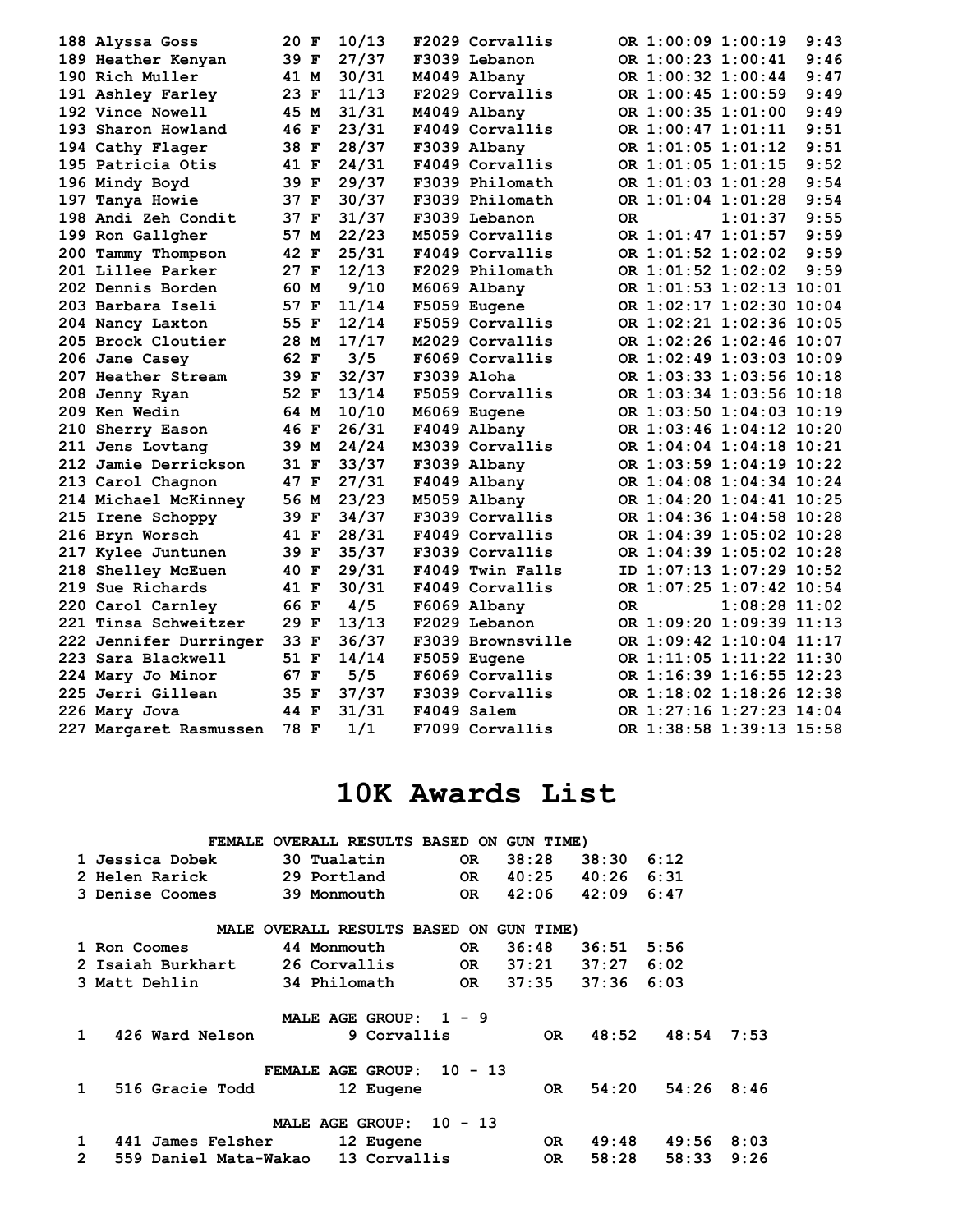|                         | FEMALE AGE GROUP:                   | $14 - 19$                                     |           |       |                          |                |
|-------------------------|-------------------------------------|-----------------------------------------------|-----------|-------|--------------------------|----------------|
| 1                       | 427 Katie Bryan                     | 15 Corvallis                                  | 0R.       | 48:54 | 48:56                    | 7:53           |
| $\overline{2}$          | 489 Kara Doescher                   | 15 Corvallis                                  | OR        | 52:10 | 52:12                    | 8:24           |
| 3                       | 490 Amanda Grisham                  | 19 Corvallis                                  | OR        | 52:10 | 52:15                    | 8:25           |
|                         |                                     |                                               |           |       |                          |                |
|                         |                                     | <b>MALE AGE GROUP:</b><br>$14 - 19$           |           |       |                          |                |
| 1                       | 352 Mark McGuire                    | 18 Philomath                                  | OR        | 42:23 | 42:25                    | 6:50           |
| $\overline{2}$          | 358 Austin Gorham                   | 17 Albany                                     | OR        | 42:43 | 42:44                    | 6:53           |
| 3                       | 374 Nicholas Ingalls                | 15 Corvallis                                  | 0R        | 44:28 | 44:30                    | 7:10           |
|                         |                                     | FEMALE AGE GROUP: 20 - 29                     |           |       |                          |                |
| 1                       | 327 Helen Rarick                    | 29 Portland                                   | OR        | 40:25 | 40:26                    | 6:31           |
| $\overline{2}$          | 414 Stasi Kasianchuk                | 25 Corvallis                                  | <b>OR</b> | 47:34 | 47:39                    | 7:41           |
| 3                       | 438 Colleen Pallari                 | 26 Corvallis                                  | OR        | 49:25 | 49:28                    | 7:58           |
|                         |                                     |                                               |           |       |                          |                |
|                         |                                     | MALE AGE GROUP: 20 - 29                       |           |       |                          |                |
| 1                       | 294 Isaiah Burkhart                 | 26 Corvallis                                  | OR        | 37:21 |                          | $37:27$ 6:02   |
| $\overline{2}$          | 315 Andy Harvey                     | 20 Philomath                                  | OR        | 39:13 | 39:15                    | 6:19           |
| 3                       | 322 Nicholas Burnett                | 29 Corvallis                                  | 0R        | 40:03 | 40:04                    | 6:27           |
|                         | FEMALE AGE GROUP:                   | $30 - 39$                                     |           |       |                          |                |
| 1                       | 303 Jessica Dobek                   | 30 Tualatin                                   | 0R.       | 38:28 | 38:30                    | 6:12           |
| $\overline{2}$          | 348 Denise Coomes                   | 39 Monmouth                                   | OR        | 42:06 | 42:09                    | 6:47           |
| 3                       | 356 Colleen Wedin                   | 39 Eugene                                     | 0R        | 42:33 | 42:35                    | 6:52           |
|                         |                                     |                                               |           |       |                          |                |
|                         |                                     | MALE AGE GROUP: 30 - 39                       |           |       |                          |                |
| 1                       | 295 Matt Dehlin                     | 34 Philomath                                  | OR .      | 37:35 | 37:36                    | 6:03           |
| $\overline{2}$          | 304 Christopher Hill                | 31 Salem                                      | OR        | 38:34 | 38:35                    | 6:13           |
| 3                       | 305 Ryan Heal                       | 31 Portland                                   | OR.       | 38:38 | 38:41                    | 6:14           |
|                         | <b>FEMALE AGE GROUP:</b>            | $40 - 49$                                     |           |       |                          |                |
| 1                       | 382 Beka Thayer                     | 43 Albany                                     | OR        | 45:16 |                          | $45:19$ 7:18   |
| $\overline{2}$          | 386 Jeff Tobin                      | 48 Corvallis                                  | OR        | 45:34 | 45:36                    | 7:21           |
| 3                       | 418 Erin Hume                       | 42 Siletz                                     | OR.       | 48:07 | 48:10                    | 7:46           |
|                         |                                     |                                               |           |       |                          |                |
|                         |                                     | $40 - 49$<br>MALE AGE GROUP:                  |           |       |                          |                |
| 1                       | 288 Ron Coomes                      | 44 Monmouth                                   | OR        | 36:48 | 36:51                    | 5:56           |
| $\overline{2}$          | 312 Roger Dow                       | 47 Salem                                      | 0R        | 39:05 | 39:07                    | 6:18           |
| 3                       | 325 Keith Evenden                   | 43 Corvallis                                  | OR.       | 40:06 | 40:08                    | 6:28           |
|                         |                                     |                                               |           |       |                          |                |
|                         | 423 Jeanne Landrum                  | FEMALE AGE GROUP: 50 - 59<br>54 Klamath Falls |           |       |                          |                |
| $\mathbf 1$             |                                     |                                               | OR        | 48:19 | 48:31                    | 7:49           |
| $\overline{2}$          | 455 Pat Ketcham                     | 51 Corvallis                                  | OR D      | 50:16 |                          | 50:20 8:06     |
| 3                       | 483 Deb Jenkins                     | 51 Corvallis                                  | OR D      | 51:34 |                          | 51:40 8:19     |
|                         |                                     | MALE AGE GROUP: 50 - 59                       |           |       |                          |                |
| 1                       | 326 Gerhard Behrens                 | 50 Corvallis                                  | OR DO     | 40:18 |                          | $40:19$ $6:30$ |
| $\mathbf{2}$            | 355 Dan Stevens                     | 59 Corvallis                                  | OR DO     | 42:29 | 42:32                    | 6:51           |
| 3                       | 361 Randall Law                     | 54 Corvallis                                  | OR        | 42:51 | 43:00                    | 6:56           |
|                         |                                     |                                               |           |       |                          |                |
|                         | FEMALE AGE GROUP:                   | 60 - 69                                       |           |       |                          |                |
| 1                       | 429 Linda Donald                    | 60 Corvallis                                  | OR        | 48:58 |                          | $49:02$ 7:54   |
| $\overline{2}$          | 530 Becky Garrett                   | 61 Corvallis                                  | OR D      | 55:24 |                          | 55:34 8:57     |
| 3                       | 602 Jane Casey                      | 62 Corvallis                                  |           |       | OR 1:02:49 1:03:03 10:09 |                |
|                         |                                     | MALE AGE GROUP: 60 - 69                       |           |       |                          |                |
| 1                       | 359 Keith Levien                    | 61 Corvallis                                  | OR        |       | $42:46$ 6:53             |                |
| $\overline{\mathbf{c}}$ | 408 John Hyrsmith                   | 62 Philomath                                  | OR DR     | 47:20 |                          | $47:25$ $7:38$ |
| 3                       | 415 James Sims                      | 61 Lake Charles                               | LA        | 47:34 | 47:42                    | 7:41           |
|                         |                                     |                                               |           |       |                          |                |
|                         |                                     | FEMALE AGE GROUP: 70 - 99                     |           |       |                          |                |
| 1                       | 628 Margaret Rasmussen 78 Corvallis |                                               |           |       | OR 1:38:58 1:39:13 15:58 |                |
|                         |                                     | <b>MALE AGE GROUP:</b><br>$70 - 99$           |           |       |                          |                |
| 1                       | 528 Ed Bender                       | 71 Salem                                      | OR        | 55:20 |                          | $55:27$ 8:56   |
|                         |                                     |                                               |           |       |                          |                |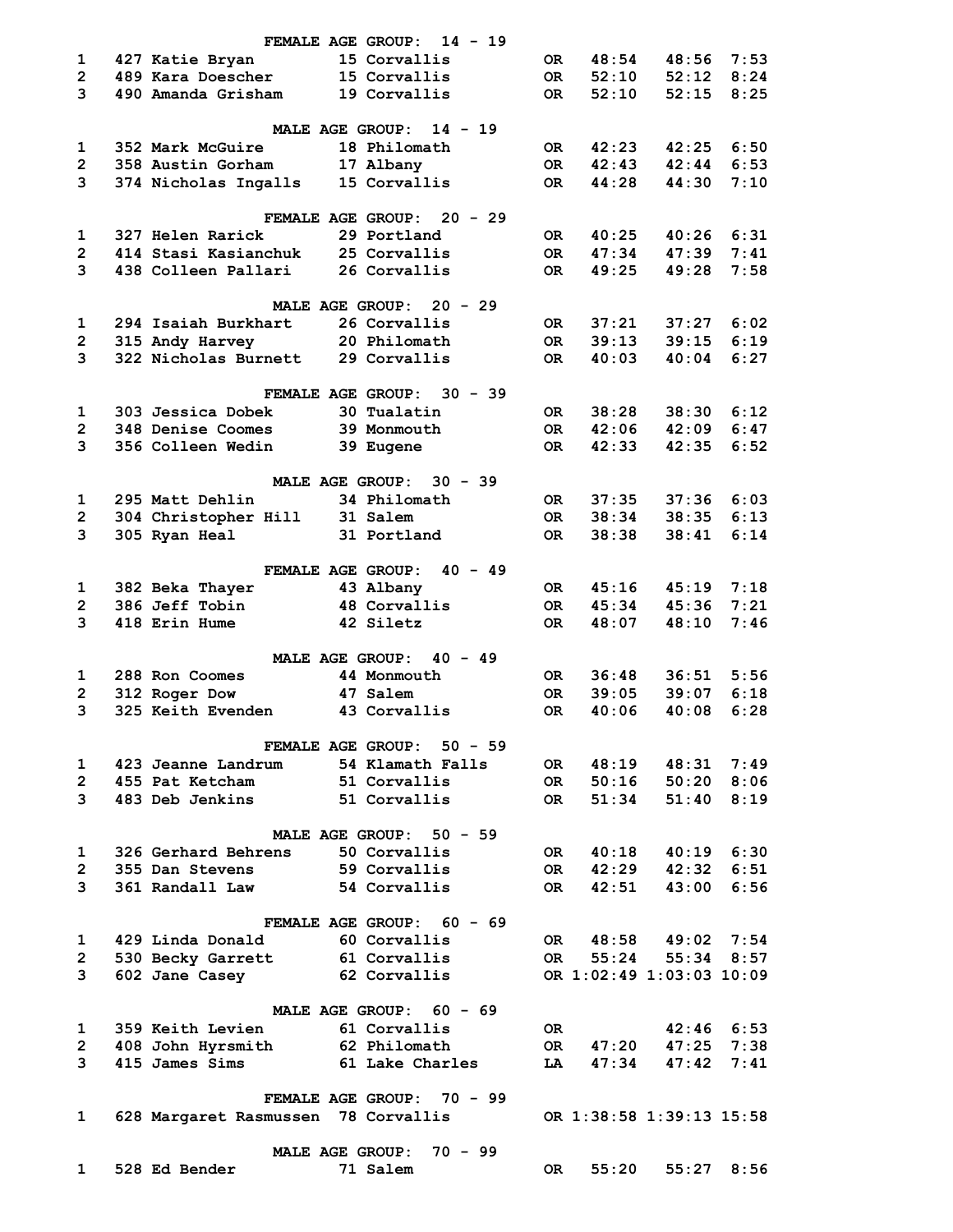### **5K Results**

| Place Name | ===== =================== ==== == =     | No.                  |         | Ag S Div/Tot Div<br>=== |       | City<br>=========== == ======= ======= == |            |                | St Nettime Guntime Pace | ===          |
|------------|-----------------------------------------|----------------------|---------|-------------------------|-------|-------------------------------------------|------------|----------------|-------------------------|--------------|
|            | 1 Benjamin True                         | 672 23 M             |         | 1/21                    |       | M2029 Eugene                              | OR.        | 14:14          | 14:14                   | 4:35         |
|            | 2 Matt Downin                           | 130 32 M             |         | 1/24                    |       | M3039 Corvallis                           | OR.        | 15:52          | 15:52                   | 5:07         |
|            | 3 Ben Kane                              | 262 16 M             |         | 1/24                    |       | M1419 Corvallis                           | OR.        | 17:44          | 17:45                   | 5:43         |
|            | 4 Zachary Holloway                      | 231 15 M             |         | 2/24                    |       | M1419 Brownsville                         | OR.        | 18:05          | 18:06                   | 5:50         |
| 5.         | Steve Trauewein                         | 764 44 M             |         | 1/21                    |       | M4049 Milwaukie                           | OR.        | 18:32          | 18:33                   | 5:58         |
|            | 6 Jim Elwell                            | 143 49 M             |         | 2/21                    |       | M4049 Corvallis                           | OR.        | 18:45          | 18:46                   | 6:03         |
|            | <b>7 Coulter Rose</b>                   | 460 41 M             |         | 3/21                    |       | M4049 Corvallis                           | OR.        | 18:52          | 18:53                   | 6:05         |
|            | 8 Sunny Gilbert                         | 724 30 F             |         | 1/55                    |       | F3039 Corvallis                           | OR.        | 19:08          | 19:09                   | 6:10         |
|            | 9 Reed Lacy                             | 752 52 M             |         | 1/24                    |       | M5059 Corvallis                           | 0R         | 19:10          | 19:15                   | 6:12         |
|            | 10 J J Dailey                           | 773 14 M             |         | 3/24                    |       | M1419 Corvallis                           | OR.        | 19:19          | 19:19                   | 6:14         |
|            | 11 Hayden Tedrow                        | 524 17 M             |         | 4/24                    |       | M1419 Tangent                             | OR.        |                | 19:27                   | 6:16         |
|            | 12 Marcie Mullen                        | 366 23 F             |         | 1/49                    |       | F2029 Lyman                               | WA         | 19:18          | 19:32                   | 6:18         |
|            | 13 Nason McCullough                     | 715 36 M             |         | 2/24                    |       | M3039 Corvallis                           | OR.        | 19:39          | 19:43                   | 6:21         |
|            | 14 Devin Vock                           | 547 15 M             |         | 5/24                    |       | M1419 Corvallis                           | OR.        | 19:46          | 19:47                   | 6:22         |
|            | 15 Ethan Johnson                        | 639 16 M             |         | 6/24                    |       | M1419 Corvallis                           | OR.        | 19:54          | 19:57                   | 6:25         |
|            | 16 Ben Coutant                          | 712 45 M             |         | 4/21                    |       | M4049 Eugene                              | OR.        | 20:09          | 20:14                   | 6:31         |
|            | 17 Austin Smith                         | 755 13 M             |         | 1/14                    |       | M1013 Albany                              | OR.        | 20:11          | 20:15                   | 6:32         |
| 18         | Thomas Harrington                       | 703 15 M             |         | 7/24                    |       | M1419 Corvallis                           | OR.        | 20:31          | 20:32<br>20:34          | 6:37         |
|            | 19 Camden Lopez                         | 302 19 M             |         | 8/24                    |       | M1419 Corvallis                           | OR.        | 20:31          |                         | 6:37         |
|            | 20 Charlie Solomon                      | 681 46 F             |         | 1/57<br>9/24            |       | F4049 Junction City<br>M1419 Corvallis    | OR.<br>OR. | 20:38<br>20:39 | 20:39<br>20:39          | 6:39<br>6:39 |
|            | 21 Mark Stephens<br>22 Jordan Greenwood | 514 16 M<br>189 13 M |         | 2/14                    |       | M1013 Corvallis                           | OR.        | 20:35          | 20:40                   | 6:39         |
|            | 23 Kelsi Eisele                         | 137 28 F             |         | 2/49                    |       | F2029 Independence                        | OR.        | 20:40          | 20:44                   | 6:41         |
|            | 24 Brian Robertson                      | 447 31 M             |         | 3/24                    |       | M3039 Corvallis                           | OR.        | 20:51          | 20:52                   | 6:43         |
|            | 25 Autumn Benton                        | 610 25 F             |         | 3/49                    |       | F2029 Corvallis                           | OR.        | 20:53          | 20:54                   | 6:44         |
|            | 26 Marvin Gladden                       | 635 57 M             |         | 2/24                    | M5059 |                                           |            | 20:58          | 20:59                   | 6:46         |
| 27         | Jenna Tilt                              | 670 32 F             |         | 2/55                    |       | F3039 Corvallis                           | OR.        | 21:00          | 21:01                   | 6:46         |
|            | 28 Michelle Hannaford                   | 767 38 F             |         | 3/55                    |       | F3039 Corvallis                           | 0R         | 21:07          | 21:09                   | 6:49         |
| 29.        | Sean McLean                             | 335 26 M             |         | 2/21                    |       | M2029 Corvallis                           | OR.        | 20:56          | 21:10                   | 6:49         |
| 30.        | <b>Jeff Morrell</b>                     | 361 53 M             |         | 3/24                    |       | M5059 Corvallis                           | OR.        | 21:17          | 21:18                   | 6:52         |
|            | <b>31 Mason Keck</b>                    | 774 20 M             |         | 3/21                    |       | M2029 Corvallis                           | OR.        | 21:15          | 21:30                   | 6:56         |
| 32         | Ian Vermeulen                           | 546 16 M             |         | 10/24                   |       | M1419 Corvallis                           | OR.        | 21:27          | 21:31                   | 6:56         |
| 33         | Tamara Scoville                         | 476 43 F             |         | 2/57                    |       | F4049 Corvallis                           | OR.        | 21:27          | 21:32                   | 6:56         |
| 34         | <b>Tasman Thenell</b>                   | 529 14 M             |         | 11/24                   |       | M1419 Corvallis                           | OR.        | 21:33          | 21:34                   | 6:57         |
|            | 35 Keith Prickett                       | 424 26 M             |         | 4/21                    |       | M2029 Corvallis                           | OR.        | 21:32          | 21:36                   | 6:58         |
|            | <b>36 Ben Norford</b>                   | 388 18 M             |         | 12/24                   |       | M1419 Corvallis                           | 0R         | 21:29          | 21:37                   | 6:58         |
|            | <b>37 Kristin Trost</b>                 | 540 43 F             |         | 3/57                    |       | F4049 Corvallis                           | OR.        | 21:35          | 21:39                   | 6:58         |
|            | 38 Mark Geniza                          |                      |         | 669 16 M 13/24          |       | M1419 Corvallis                           | 0R         | 21:36          | 21:39                   | 6:58         |
|            | 39 Nicholas Raulino                     | 633 19 M             |         | 14/24                   |       | M1419 Garden Home                         | 0R         | 21:37          | 21:40                   | 6:59         |
|            | 40 Allison Wells                        | 559 12 F             |         | 1/14                    |       | F1013 Corvallis                           | OR.        | 21:47          | 21:49                   | 7:02         |
|            | 41 K D Solomon                          | 683 17 F             |         | 1/32                    |       | F1419 Junction City                       | OR.        | 21:49          | 21:50                   | 7:02         |
|            | 42 Ian Finn                             | 160 15 M             |         | 15/24                   |       | M1419 Corvallis                           | OR.        | 21:55          | 21:59                   | 7:05         |
|            | 43 Geoffrey Herder                      | 220 18 M             |         | 16/24                   |       | M1419 Corvallis                           | OR.        | 22:07          | 22:08                   | 7:08         |
|            | 44 Julie Bryan                          |                      | 55 12 F | 2/14                    |       | F1013 Corvallis<br>M1013 Philomath        | OR.        | 22:12          | 22:15<br>22:19          | 7:10         |
|            | 45 Avery Fishburn<br>46 Peter Eschbach  | 161 13 M<br>748 46 M |         | 3/14<br>5/21            |       | M4049 Corvallis                           | OR.<br>OR. | 22:19<br>22:24 | 22:26                   | 7:11<br>7:14 |
|            | 47 Quincy Levien                        | 299                  | 0 M     |                         |       | Corvallis                                 | OR.        | 22:26          | 22:27                   | 7:14         |
|            | 48 Ben McNair                           | 336 13 M             |         | 4/14                    |       | M1013 Corvallis                           | AL         | 22:22          | 22:28                   | 7:14         |
|            | 49 Tera Stegner                         | 513 22 F             |         | 4/49                    |       | F2029 Corvallis                           | <b>OR</b>  | 22:19          | 22:29                   | 7:15         |
|            | 50 Mike Sheets                          | 485 56 M             |         | 4/24                    |       | M5059 Corvallis                           | OR.        | 22:27          | 22:34                   | 7:16         |
|            | 51 Neal McIntosh                        | 721 28 F             |         | 5/49                    |       | F2029 Corvallis                           | OR.        | 22:30          | 22:36                   | 7:17         |
|            | <b>52 Terri Hellesto</b>                | 218 49 F             |         | 4/57                    |       | F4049 Corvallis                           | OR.        | 22:30          | 22:37                   | 7:17         |
|            | 53 Zoey Rochefort                       | 453 12 F             |         | 3/14                    |       | F1013 Corvallis                           | OR.        | 22:36          | 22:38                   | 7:17         |
|            | 54 Jim Naylor                           | 371 58 M             |         | 5/24                    |       | M5059 Corvallis                           | 0R         | 22:36          | 22:44                   | 7:19         |
|            | 55 Sean Herder                          | 222 12 M             |         | 5/14                    |       | M1013 Corvallis                           | OR.        | 22:50          | 22:52                   | 7:22         |
|            | 56 Jan Silverio                         | 654 57 M             |         | 6/24                    |       | M5059 Corvallis                           | OR.        | 22:50          | 22:56                   | 7:23         |
|            | 57 Carl Lucker                          | 307 16 M             |         | 17/24                   |       | M1419 Corvallis                           | OR.        | 22:57          | 22:58                   | 7:24         |
|            | 58 Tom Hanlon                           | 205 35 M             |         | 4/24                    |       | M3039 Corvallis                           | OR.        | 22:45          | 23:08                   | 7:27         |
|            | 59 Susan Brainard                       |                      | 49 47 F | $5/57$                  |       | F4049 Salem                               | OR.        | 23:11          | 23:15                   | 7:29         |
|            | 60 Elise Engelking                      | 144 17 F             |         | 2/32                    |       | F1419 Corvallis                           | OR         | 23:16          | 23:18                   | 7:30         |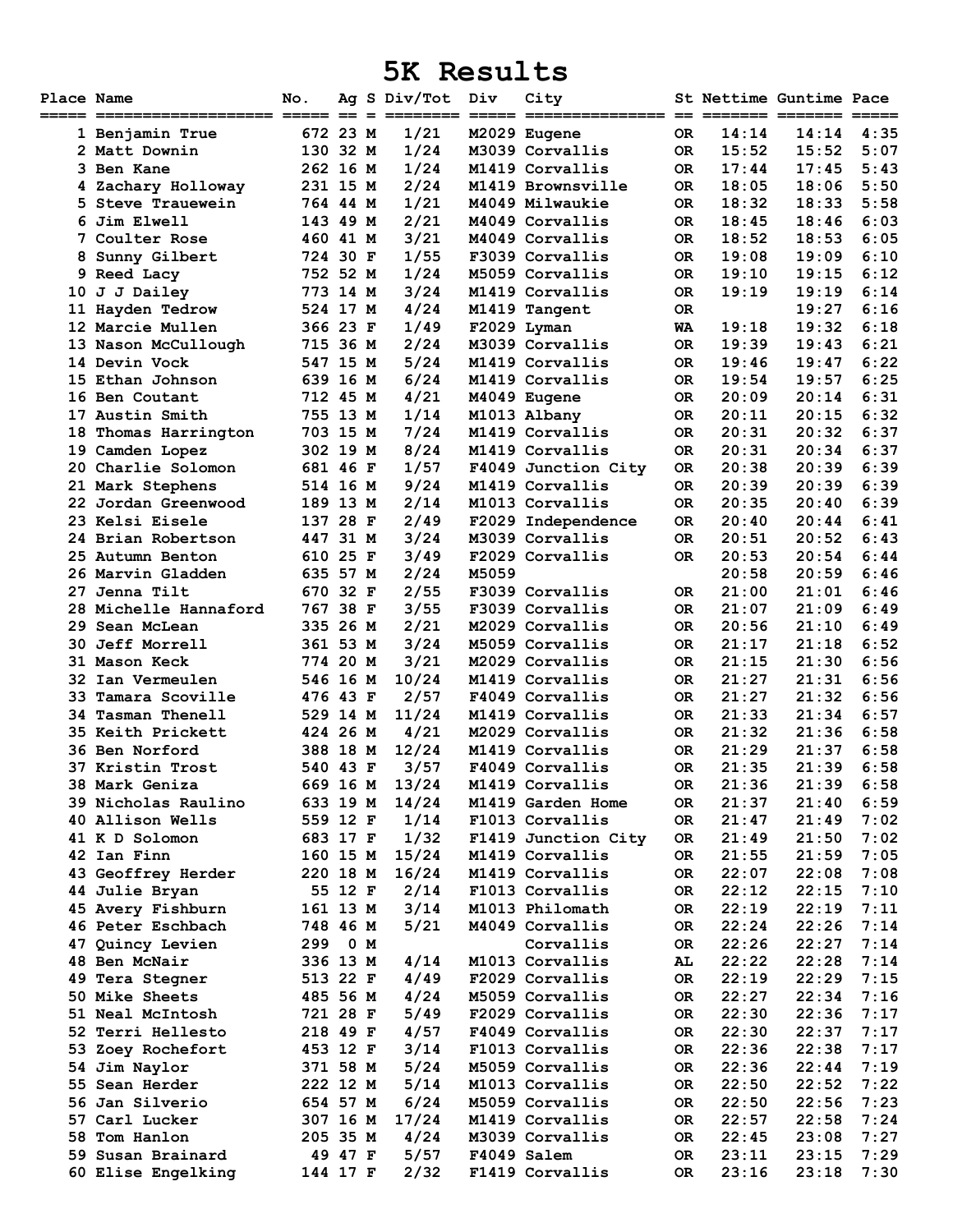| 61 Daniel Chmura        | 86 35 M  | 5/24  | M3039 Corvallis   | 0R        | 22:56 | 23:20 | 7:31 |
|-------------------------|----------|-------|-------------------|-----------|-------|-------|------|
| 62 Hannah McCarty       | 612 16 F | 3/32  | F1419 Corvallis   | OR.       | 23:20 | 23:24 | 7:32 |
| 63 Jessica Clemmons     | 90 33 F  | 4/55  | F3039 Corvallis   | OR.       | 23:20 | 23:25 | 7:33 |
| 64 Paul Vandevelder     | 545 58 M | 7/24  | M5059 Corvallis   | OR.       | 23:26 | 23:31 | 7:35 |
| 65 Ian Morrell          | 360 15 M | 18/24 | M1419 Corvallis   | OR.       | 23:37 | 23:40 | 7:37 |
|                         | 278 33 M |       |                   |           |       |       | 7:40 |
| 66 Scott Kuessel        |          | 6/24  | M3039 Albany      | OR.       | 23:17 | 23:47 |      |
| 67 Kayla Whittington    | 564 22 F | 6/49  | F2029 Corvallis   | OR.       | 23:46 | 23:49 | 7:40 |
| 68 Austin Moothart      | 357 23 M | 5/21  | M2029 Sublimity   | OR.       | 23:46 | 23:50 | 7:41 |
| 69 Perry Baker          | 17 22 F  | 7/49  | F2029 Corvallis   | OR.       | 23:43 | 23:53 | 7:42 |
| 70 Paul Burns           | 64 45 M  | 6/21  | M4049 Florence    | OR.       | 23:48 | 23:59 | 7:43 |
| 71 David Robinson       | 451 23 M | 6/21  | M2029 Corvallis   | OR.       | 23:46 | 24:00 | 7:44 |
| 72 Connie Graham        | 185 45 F | 6/57  | F4049 Corvallis   | OR.       | 23:56 | 24:01 | 7:44 |
| 73 Zach Southworth      | 507 24 M | 7/21  | M2029 Salem       | OR.       | 23:55 | 24:04 | 7:45 |
| <b>74 Dennis Wells</b>  | 560 50 M | 8/24  | M5059 Corvallis   | OR.       | 24:02 | 24:05 | 7:45 |
| 75 Brad Johnson         | 254 23 M | 8/21  | M2029 Corvallis   | OR.       | 23:53 | 24:08 | 7:46 |
|                         |          |       |                   |           |       |       |      |
| 76 Cindi Feldman        | 158 42 F | 7/57  | F4049 Eugene      | OR.       | 23:55 | 24:12 | 7:48 |
| 77 Garrett Doolen       | 128 16 M | 19/24 | M1419 Corvallis   | OR.       | 24:01 | 24:13 | 7:48 |
| 78 Katherine Hellesto   | 605 21 F | 8/49  | F2029 Corvallis   | OR.       | 24:07 | 24:15 | 7:49 |
| <b>79 Eli West</b>      | 761 13 M | 6/14  | M1013 Corvallis   | OR.       | 24:25 | 24:33 | 7:55 |
| <b>80 Foster Kimble</b> | 268 63 M | 1/14  | M6069 Salem       | OR.       | 24:34 | 24:37 | 7:56 |
| 81 Matthew Detar        | 623 28 M | 9/21  | M2029 Corvallis   | OR.       | 24:26 | 24:41 | 7:57 |
| 82 Kevin Geniza         | 668 11 M | 7/14  | M1013 Corvallis   | OR.       | 24:43 | 24:46 | 7:59 |
| 83 Jeff Rice            | 437 22 M | 10/21 | M2029 Sweet Home  | OR.       | 24:43 | 24:49 | 8:00 |
| 84 Dan Smith            | 499 57 M | 9/24  | M5059 Springfield | OR.       | 24:45 | 24:53 | 8:01 |
|                         |          |       |                   |           | 24:47 |       | 8:03 |
| 85 Tonya Rosling        | 750 30 F | 5/55  | F3039 Corvallis   | OR.       |       | 25:00 |      |
| 86 Anthony Rinaldi      | 710 17 M | 20/24 | M1419 Corvallis   | OR.       | 24:56 | 25:00 | 8:03 |
| 87 Wayne Gardner        | 171 48 M | 7/21  | M4049 Newberg     | OR.       | 24:51 | 25:01 | 8:03 |
| 88 Julie Williams       | 568 46 F | 8/57  | F4049 Corvallis   | OR.       | 24:28 | 25:02 | 8:04 |
| 89 Skip Rochefort       | 452 55 M | 10/24 | M5059 Corvallis   | OR.       | 24:54 | 25:02 | 8:04 |
| 90 Hans Schneiter       | 470 34 M | 7/24  | M3039 Halsey      | OR.       | 24:17 | 25:04 | 8:04 |
| 91 Christine Molina     | 349 21 F | 9/49  | F2029 Corvallis   | OR.       | 24:53 | 25:05 | 8:05 |
| 92 Daniel Moreno        | 358 33 M | 8/24  | M3039 Corvallis   | OR.       | 24:22 | 25:08 | 8:06 |
| 93 Tom Hartsook         | 211 61 M | 2/14  | M6069 Corvallis   | OR.       | 24:39 | 25:12 | 8:07 |
| 94 Ryder Satak          | 696 10 M | 8/14  | M1013 Corvallis   | OR.       | 25:05 | 25:14 | 8:08 |
| 95 Peter Seaders        | 478 34 M | 9/24  | M3039 Corvallis   | OR.       | 24:33 | 25:20 | 8:09 |
|                         |          |       |                   |           |       | 25:20 |      |
| 96 Courtney King        | 269 12 F | 4/14  | F1013 Florence    | OR.       | 25:10 |       | 8:10 |
| 97 Elizabeth Humphrey   | 245 14 F | 4/32  | F1419 Corvallis   | OR.       | 25:08 | 25:21 | 8:10 |
| 98 Jennifer Alderman    | 3 31 F   | 6/55  | F3039 Eugene      | OR.       | 25:05 | 25:22 | 8:10 |
| 99 Michelle Bermudez    | 32 14 F  | 5/32  | F1419 Corvallis   | <b>OR</b> | 25:17 | 25:30 | 8:13 |
| 100 Ken Ogden           | 394 73 M | 1/2   | M7099 Salem       | OR        | 25:28 | 25:31 | 8:13 |
| 101 Susan Tornquist     | 536 55 F | 1/30  | F5059 Corvallis   | OR.       | 25:27 | 25:33 | 8:14 |
| 102 Terry Wilson        | 746 51 M | 11/24 | M5059 Albany      | OR.       | 25:16 | 25:34 | 8:14 |
| 103 Bryan Edward        | 136 53 M | 12/24 | M5059 Corvallis   | OR.       | 25:31 | 25:38 | 8:15 |
| 104 Erin Wallace        | 726 34 F | 7/55  | F3039 Corvallis   | OR.       | 25:34 | 25:39 | 8:16 |
| 105 Alberto Carbonell   | 70 32 M  | 10/24 | M3039 Corvallis   | OR.       | 25:11 | 25:40 | 8:16 |
| 106 Bronwyn Evans       | 741 41 F | 9/57  | F4049 Corvallis   | OR.       | 25:38 | 25:43 | 8:17 |
|                         |          |       |                   |           |       |       |      |
| 107 Tracey Marrs        | 318 47 M | 8/21  | M4049 Philomath   | OR.       | 25:13 | 25:43 | 8:17 |
| 108 Zach Perkins        | 413 24 M | 11/21 | M2029 Corvallis   | OR.       | 25:41 | 25:46 | 8:18 |
| 109 Teri Wright         | 579 46 F | 10/57 | F4049 Salem       | OR.       | 25:47 | 25:51 | 8:20 |
| 110 Irene Klock         | 273 15 F | 6/32  | F1419 Albany      | OR.       | 25:50 | 25:53 | 8:20 |
| 111 Michele Turney      | 543 15 F | 7/32  | F1419 Corvallis   | OR.       | 25:51 | 25:53 | 8:20 |
| 112 Aj Gosney           | 179 23 M | 12/21 | M2029 Veradale    | WA        | 25:42 | 25:58 | 8:22 |
| 113 Terry-Lynn Lovison  | 305 53 F | 2/30  | F5059 Eugene      | OR.       | 25:38 | 26:09 | 8:25 |
| 114 Dow Yeh             | 584 30 M | 11/24 | M3039 Corvallis   | OR.       | 26:01 | 26:13 | 8:27 |
| 115 Aurora Brownsanders | 53 13 F  | 5/14  | F1013 Corvallis   | <b>OR</b> | 26:12 | 26:14 | 8:27 |
|                         |          | 8/32  |                   |           |       |       |      |
| 116 Melissa McGee       | 647 16 F |       | F1419 Philomath   | OR.       | 26:13 | 26:16 | 8:27 |
| 117 Madeline Hamlin     | 204 15 F | 9/32  | F1419 Corvallis   | OR        | 25:56 | 26:18 | 8:28 |
| 118 Jeff Hamlin         | 203 44 M | 9/21  | M4049 Corvallis   | OR.       | 25:57 | 26:18 | 8:28 |
| 119 Laura Andreas       | 613 30 F | 8/55  | F3039 Portland    | OR.       | 26:11 | 26:21 | 8:29 |
| 120 Judd Feldman        | 159 40 M | 10/21 | M4049 Eugene      | OR.       | 26:06 | 26:22 | 8:30 |
| 121 Jeff Reimer         | 435 37 M | 12/24 | M3039 Corvallis   | OR.       | 26:09 | 26:26 | 8:31 |
| 122 Cate Conway         | 99 32 F  | 9/55  | F3039 Corvallis   | OR.       | 26:28 | 26:36 | 8:34 |
| 123 Ron Cherry          | 776 26 M | 13/21 | M2029 Corvallis   | OR.       | 26:22 | 26:36 | 8:34 |
| 124 Will Satak          | 697 45 M | 11/21 | M4049 Corvallis   | <b>OR</b> | 26:39 | 26:48 | 8:38 |
| 125 Adrienne McNamara   | 711 29 F | 10/49 | F2029 Corvallis   | OR.       | 26:42 | 26:48 | 8:38 |
|                         | 459 35 F | 10/55 | F3039 Corvallis   | OR.       | 26:44 | 26:51 | 8:39 |
| 126 Cathleen Rose       |          |       |                   |           |       |       |      |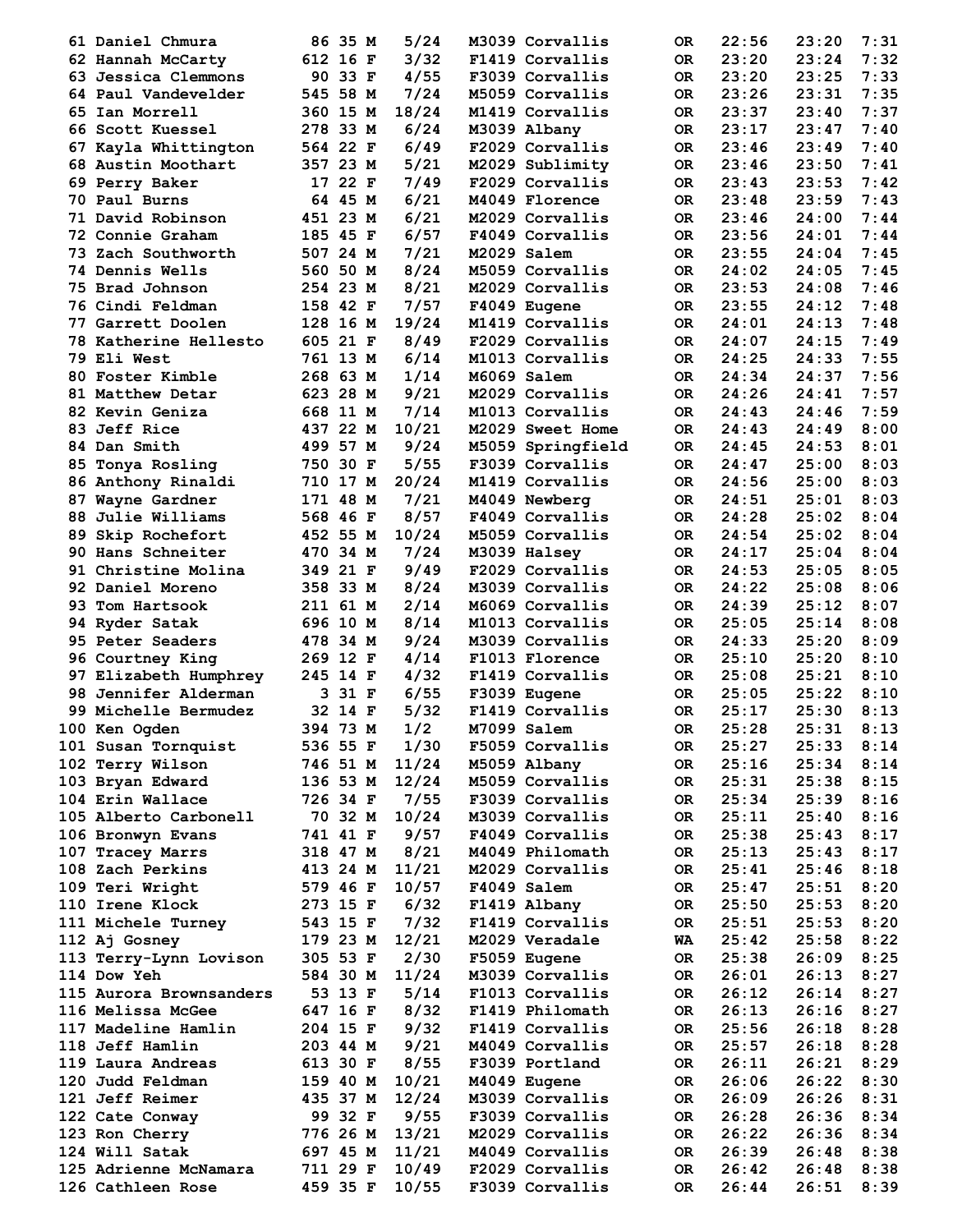| 127 Wookie Bae          | 16 24 M    | 14/21 |             | M2029 Corvallis   | 0R        | 26:45 | 26:57          | 8:41 |
|-------------------------|------------|-------|-------------|-------------------|-----------|-------|----------------|------|
|                         |            |       |             |                   |           |       |                |      |
| 128 Jacques Esterhuiza  | 625 14 M   | 21/24 |             | M1419 Corvallis   | OR.       | 27:01 | 27:02          | 8:42 |
| 129 Michelle Beaubien   | 22 46 F    | 11/57 |             | F4049 Corvallis   | OR.       | 26:44 | 27:06          | 8:44 |
| 130 Matt Nikkel         | 386 24 M   | 15/21 | M2029 Salem |                   | OR.       | 27:00 | 27:09          | 8:45 |
| 131 Michael Rainbolt    | 426 65 M   | 3/14  |             | M6069 Corvallis   | OR.       | 26:49 | 27:20          | 8:48 |
| 132 Dan Mulera          | 364 56 M   | 13/24 |             | M5059 Baldwin     | AL        | 26:49 | 27:22          | 8:49 |
| 133 Heidi Morgan        | 634 38 F   | 11/55 |             | F3039 Salem       | OR.       | 27:09 | 27:23          | 8:49 |
| 134 Cathy Normand       | 693 37 F   | 12/55 |             | F3039 Klein       | TX.       | 26:36 | 27:23          | 8:49 |
| 135 Aidan Richards      | 8 M<br>439 | 1/6   |             | M0109 Corvallis   | 0R        | 26:57 | 27:26          | 8:50 |
|                         |            |       |             |                   |           |       |                |      |
| 136 John Myers          | 369 58 M   | 14/24 |             | M5059 Corvallis   | 0R        | 27:20 | 27:33          | 8:52 |
| 137 Michael Rockow      | 454 42 M   | 12/21 | M4049 Salem |                   | OR.       | 26:53 | 27:37          | 8:54 |
| 138 Cindy Rice          | 436 49 F   | 12/57 |             | F4049 Sweet Home  | OR.       | 27:33 | 27:39          | 8:54 |
| 139 Travis Walker       | 747 20 M   | 16/21 |             | M2029 Corvallis   | OR.       | 27:06 | 27:39          | 8:54 |
| 140 Alison Myers        | 368 49 F   | 13/57 |             | F4049 Corvallis   | OR.       | 27:27 | 27:40          | 8:55 |
| 141 Michael Greig       | 624 64 M   | 4/14  |             | M6069 Albany      | OR.       | 27:35 | 27:51          | 8:58 |
| 142 Marion Thenell      | 528 50 F   | 3/30  |             | F5059 Corvallis   | OR.       | 27:32 | 27:52          | 8:58 |
|                         |            |       |             |                   |           |       |                |      |
| 143 Anne Wynn           | 582 17 F   | 10/32 |             | F1419 Corvallis   | OR.       | 27:46 | 27:56          | 9:00 |
| 144 Toni Doolen         | 129 44 F   | 14/57 |             | F4049 Corvallis   | OR.       | 27:48 | 28:01          | 9:02 |
| 145 Natalie Rich        | 698 19 F   | 11/32 |             | F1419 Corvallis   | OR.       | 27:49 | 28:03          | 9:02 |
| 146 Lydia Maine         | 679 13 F   | 6/14  |             | F1013 Corvallis   | OR.       | 27:59 | 28:05          | 9:03 |
| 147 Marianna Marshall   | 319 36 F   | 13/55 |             | F3039 Albany      | OR.       | 27:37 | 28:08          | 9:04 |
| 148 Marcy Dailey        | 772 44 F   | 15/57 |             | F4049 Corvallis   | OR.       | 28:01 | 28:09          | 9:04 |
| 149 Leeanne Poris       | 422 32 F   | 14/55 |             | F3039 Albany      | OR.       | 27:44 | 28:12          | 9:05 |
|                         |            |       |             |                   |           |       |                |      |
| 150 Karen MacEwan       | 310 51 F   | 4/30  |             | F5059 Corvallis   | OR.       | 28:05 | 28:15          | 9:06 |
| 151 Rich Sandler        | 465 44 M   | 13/21 |             | M4049 Corvallis   | OR.       | 28:03 | 28:18          | 9:07 |
| 152 Tom Birdseye        | 38 58 M    | 15/24 |             | M5059 Corvallis   | OR.       | 28:03 | 28:20          | 9:07 |
| 153 Kelsey Birdseye     | 37 20 F    | 11/49 |             | F2029 Corvallis   | OR.       | 28:03 | 28:20          | 9:08 |
| 154 Emma Kane           | 263 11 F   | 7/14  |             | F1013 Corvallis   | OR.       | 28:11 | 28:28          | 9:10 |
| 155 David Lee           | 290 33 M   | 13/24 |             | M3039 Philomath   | OR.       | 28:14 | 28:29          | 9:11 |
|                         |            |       |             |                   |           |       |                |      |
| 156 Jamie Winter        | 571 20 F   | 12/49 |             | F2029 Corvallis   | OR.       | 28:21 | 28:29          | 9:11 |
| 157 Ed Crist            | 594 64 M   | 5/14  |             | M6069 Corvallis   | OR.       | 28:25 | 28:42          | 9:15 |
| 158 Katie Satak         | 695 19 F   | 12/32 |             | F1419 Corvallis   | OR.       | 28:38 | 28:47          | 9:16 |
| 159 Sarah Satak         | 694 17 F   | 13/32 |             | F1419 Corvallis   | OR.       | 28:38 | 28:47          | 9:16 |
| 160 Mary Ann Petersen   | 414 44 F   | 16/57 |             | F4049 Eugene      | OR.       | 28:21 | 28:49          | 9:17 |
| 161 Pete Sheely         | 484 41 M   | 14/21 |             | M4049 Dundee      | OR.       | 28:52 | 29:01          | 9:21 |
| 162 Jenny Lauder        | 286 23 F   | 13/49 |             | F2029 Corvallis   | OR.       | 28:53 | 29:06          | 9:22 |
|                         |            |       |             |                   |           |       |                |      |
| 163 Deborah Mulera      | 365 47 F   | 17/57 |             | F4049 Baldwin     | AL        | 28:35 | 29:07          | 9:23 |
| 164 Angie Downin        | 769 31 F   | 15/55 |             | F3039 Eugene      | OR.       | 28:18 | 29:08          | 9:23 |
| 165 Kristen Beamer      | 765 14 F   | 14/32 |             | F1419 Corvallis   | OR.       | 29:03 | 29:16          | 9:26 |
| 166 Wynton Davis        | 114 14 M   | 22/24 |             | M1419 Corvallis   | OR        | 29:03 | $29:17$ $9:26$ |      |
| 167 Susan Poole         | 421 62 F   | 1/6   |             | F6069 Corvallis   | OR.       | 29:13 | 29:19          | 9:27 |
| 168 Kate Lorenzen       | 303 15 F   | 15/32 |             | F1419 Corvallis   | OR.       | 29:19 | 29:21          | 9:27 |
| 169 Katie Banowetz      | 19 15 F    | 16/32 |             | F1419 Corvallis   | OR.       | 29:19 | 29:22          | 9:27 |
|                         |            | 17/21 |             |                   |           |       |                | 9:28 |
| 170 David McIntosh      | 333 24 M   |       |             | M2029 Corvallis   | OR.       | 29:12 | 29:24          |      |
| 171 Monika Miroslaw     | 346 26 F   | 14/49 |             | F2029 Corvallis   | OR.       | 29:13 | 29:24          | 9:28 |
| 172 Alexandria Nelson   | 375 13 F   | 8/14  |             | F1013 Corvallis   | OR.       | 29:10 | 29:26          | 9:29 |
| 173 Sarah Smiecinski    | 495 25 F   | 15/49 |             | F2029 Corvallis   | <b>OR</b> | 29:15 | 29:30          | 9:30 |
| 174 Maclean Panshin     | 404 12 M   | 9/14  |             | M1013 Corvallis   | OR.       | 29:16 | 29:30          | 9:30 |
| 175 Kara Grant          | 186 17 F   | 17/32 |             | F1419 McMinnville | OR.       | 29:28 | 29:31          | 9:30 |
| 176 Erynne Van Zee      | 150 14 F   | 18/32 |             | F1419 Corvallis   | OR.       | 29:22 | 29:34          | 9:31 |
|                         |            | 16/24 |             |                   |           |       |                |      |
| 177 David O'Kain        | 395 52 M   |       |             | M5059 Corvallis   | OR.       | 29:07 | 29:36          | 9:32 |
| 178 Derek Armintrout    | 736 41 M   | 15/21 |             | M4049 Portland    | OR.       | 29:05 | 29:43          | 9:34 |
| 179 Courtney Armentrout | 9 38 F     | 16/55 |             | F3039 Corvallis   | OR.       | 29:06 | 29:43          | 9:34 |
| 180 Susan Kropp         | 277 44 F   | 18/57 |             | F4049 Corvallis   | OR.       | 29:31 | 29:44          | 9:35 |
| 181 John Martinsen      | 322 66 M   | 6/14  |             | M6069 Corvallis   | OR.       | 29:15 | 29:47          | 9:35 |
| 182 Catherine Hamby     | 199 16 F   | 19/32 |             | F1419 Corvallis   | OR.       | 29:38 | 29:51          | 9:37 |
| 183 Lauren Parker       | 629 16 F   | 20/32 |             | F1419 Corvallis   | OR.       | 29:38 | 29:51          | 9:37 |
|                         |            |       |             |                   |           |       |                |      |
| 184 Nathan Langner      | 690 31 M   | 14/24 |             | M3039 Corvallis   | OR.       | 29:22 | 29:57          | 9:39 |
| 185 Marin Langner       | 691 28 F   | 16/49 |             | F2029 Corvallis   | OR.       | 29:22 | 29:57          | 9:39 |
| 186 Leah Hinkle         | 229 27 F   | 17/49 |             | F2029 Albany      | OR.       | 29:48 | 29:58          | 9:39 |
| 187 Hannah Smith        | 689 17 F   | 21/32 |             | F1419 Corvallis   | OR.       | 29:24 | 29:58          | 9:39 |
| 188 Jane Ward           | 549 17 F   | 22/32 |             | F1419 Corvallis   | OR.       | 29:24 | 29:59          | 9:39 |
| 189 Solveig Sorenson    | 649 35 F   | 17/55 |             | F3039 Portland    | OR.       | 29:19 | 30:00          | 9:40 |
| 190 Hayley Ingalls      | 249 13 F   | 9/14  |             | F1013 Corvallis   | OR.       | 29:20 | 30:01          | 9:40 |
|                         |            |       |             |                   |           |       |                |      |
| 191 Becky Bernosky      | 642 41 F   | 19/57 |             | F4049 Corvallis   | OR        | 29:57 | 30:01          | 9:40 |
| 192 David Ingalls       | 248 42 M   | 16/21 |             | M4049 Corvallis   | OR        | 29:21 | 30:02          | 9:40 |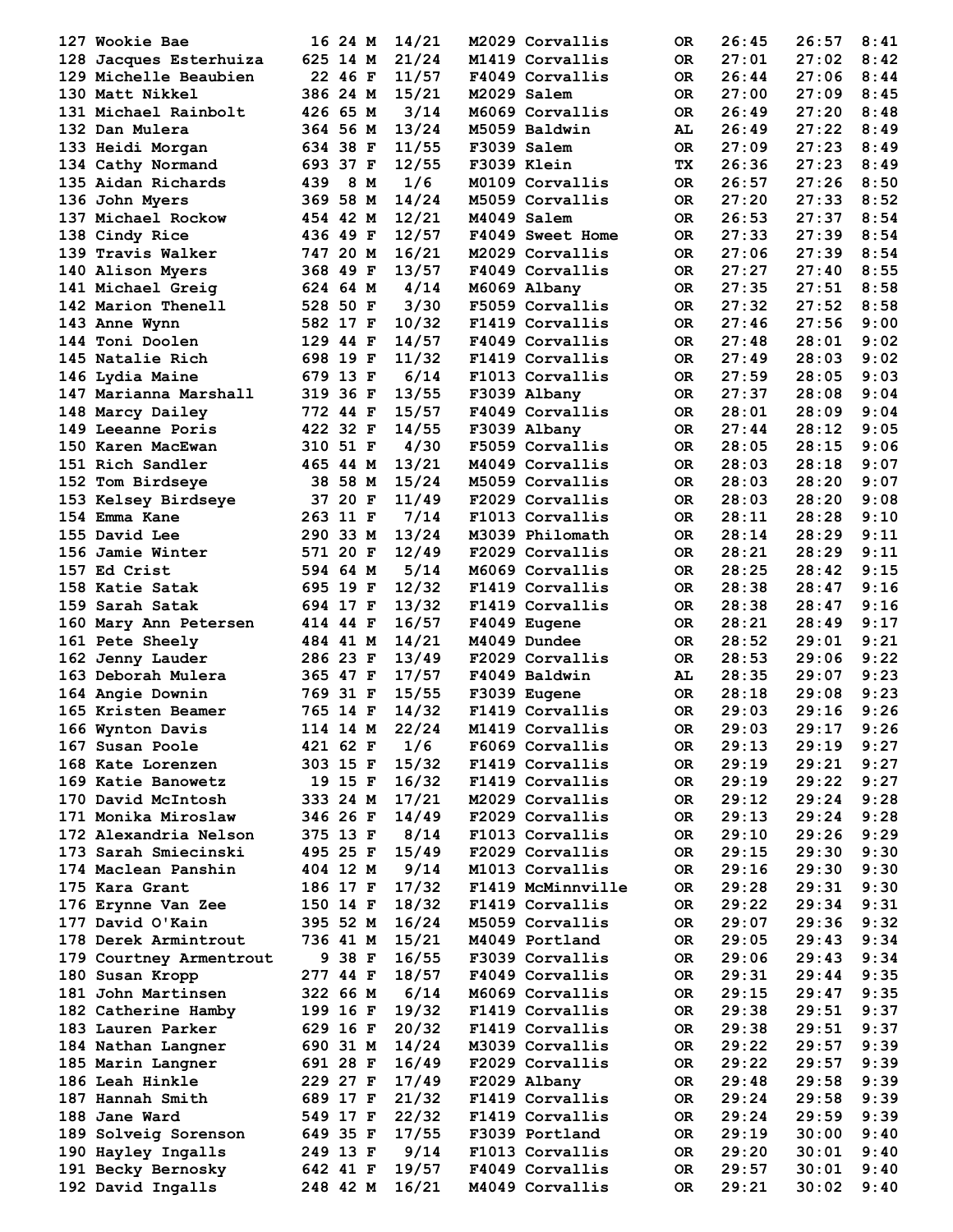| 193 Sarah Robertson     | 448 33 F   | 18/55 |            | F3039 Corvallis   | 0R        | 29:43 | 30:03           | 9:41 |
|-------------------------|------------|-------|------------|-------------------|-----------|-------|-----------------|------|
| 194 John Richards       | 441 65 M   | 7/14  |            | M6069 Corvallis   | OR.       | 29:53 | 30:07           | 9:42 |
| 195 Michael Regan       | 431 43 M   | 17/21 |            | M4049 Corvallis   | OR.       | 29:38 | 30:12           | 9:43 |
| 196 Janet Morlan        | 359 60 F   | 2/6   |            | F6069 Corvallis   | OR.       | 29:59 | 30:12           | 9:44 |
| 197 Donna Dinsmore      | 121 34 F   | 19/55 |            | F3039 Corvallis   | OR.       | 30:07 | 30:13           | 9:44 |
| 198 Terry Robertson     | 700 63 M   | 8/14  |            | M6069 Corvallis   | OR.       | 29:29 | 30:17           | 9:45 |
| 199 Kristin Shreeve     | 487 43 F   | 20/57 |            | F4049 Corvallis   | OR.       | 30:11 | 30:19           | 9:46 |
| 200 Kristi Gienger      | 174 27 F   | 18/49 |            | F2029 Corvallis   | OR.       | 29:57 | 30:20           | 9:46 |
| 201 Ron Rinell          | 621 40 M   | 18/21 |            | M4049 Corvallis   | OR.       | 30:15 | 30:26           | 9:48 |
| 202 Caden Rinell        | 619<br>8 M | 2/6   |            | M0109 Corvallis   | 0R        | 30:16 | 30:26           | 9:48 |
| 203 Elizabeth Luh       | 308 17 F   | 23/32 |            | F1419 Albany      | OR.       | 30:27 | 30:29           | 9:49 |
| 204 Sallie Mering       | 760 45 F   | 21/57 |            | F4049 Corvallis   | OR.       | 30:25 | 30:34           | 9:51 |
| 205 Sam Beem            | 26 19 F    | 24/32 |            | F1419 Corvallis   | OR.       | 30:25 | 30:37           | 9:51 |
| 206 Chris Churilla      | 920 33 M   | 15/24 |            | M3039 Corvallis   | OR.       | 30:04 | 30:43           | 9:53 |
| 207 Sarah Norek         | 387 29 F   | 19/49 |            | F2029 Laramie     | WY        | 30:08 | 30:47           | 9:55 |
| 208 Anne Ridlington     | 445 30 F   | 20/55 |            | F3039 Corvallis   | OR.       | 30:09 | 30:48           | 9:55 |
| 209 Megan Cadwell       | 69 26 F    | 20/49 |            | F2029 Corvallis   | OR.       | 30:45 | 30:50           | 9:56 |
| 210 Levi Higgins        | 0 M<br>225 |       |            | Corvallis         | OR.       | 30:54 | 30:56           | 9:58 |
| 211 Tre Herber          | 663 12 M   | 10/14 |            | M1013 Corvallis   | OR.       | 30:54 | 30:57           | 9:58 |
| 212 Renee Metzker       | 341 29 F   | 21/49 |            | F2029 Corvallis   | OR.       | 30:26 | 30:57           | 9:58 |
| 213 Sean Burns          | 66 10 M    | 11/14 |            | M1013 Florence    | OR.       | 30:48 | 30:59           | 9:59 |
| 214 Navit Parker        | 406 23 F   | 22/49 |            | F2029 Eugene      | OR.       | 30:35 | 31:00           | 9:59 |
| 215 Rosemary Hume       | 9 F<br>244 | 1/4   |            | F0109 Siletz      | OR.       | 30:58 | $31:08$ 10:02   |      |
| 216 Robert Turney       | 544 65 M   | 9/14  |            | M6069 Corvallis   | OR.       | 31:11 | $31:15$ 10:04   |      |
| 217 Paul Doescher       | 124 56 M   | 17/24 |            | M5059 Corvallis   | OR.       | 31:11 | $31:16$ $10:04$ |      |
| 218 Joel Imamura        | 661 23 M   | 18/21 |            | M2029 Corvallis   | OR.       | 30:51 | $31:16$ $10:04$ |      |
| 219 Wendy Close         | 93 56 F    | 5/30  |            | F5059 Clinton     | WA        | 30:48 | 31:20 10:06     |      |
| 220 Brittany May        | 328 29 F   | 23/49 |            | F2029 Albany      | OR.       | 30:50 | $31:21$ $10:06$ |      |
| 221 Karen Naylor        | 372 47 F   | 22/57 |            | F4049 Corvallis   | OR.       | 30:38 | 31:22 10:06     |      |
| 222 Kendall Smith       | 500 22 F   | 24/49 |            | F2029 Springfield | OR.       | 31:32 | $31:40$ $10:12$ |      |
| 223 Ken Osher           | 768 66 M   | 10/14 |            | M6069 Corvallis   | OR.       | 30:50 | $31:42$ $10:12$ |      |
| 224 Jeannine Hart       | 208 51 F   | 6/30  |            | F5059 Corvallis   | OR.       | 31:34 | $31:43$ $10:13$ |      |
| 225 Ryan Terwilliger    | 8 M<br>527 | 3/6   |            | M0109 Corvallis   | OR.       | 31:15 | $31:45$ $10:13$ |      |
| 226 Anna Braunworth     | 50 21 F    | 25/49 |            | F2029 Corvallis   | OR.       | 31:37 | $31:47$ $10:14$ |      |
| 227 Marisa Tam          | 522 20 F   | 26/49 |            | F2029 Corvallis   | OR.       | 31:24 | 31:57 10:17     |      |
| 228 Nancy Beaudry       | 680 49 F   | 23/57 |            | F4049 Corvallis   | OR.       | 31:15 | $31:58$ $10:18$ |      |
| 229 Bill Thompson       | 531 60 M   | 11/14 |            | M6069 Corvallis   | OR.       | 31:48 | $32:04$ 10:20   |      |
| 230 Jeff Cochell        | 97 40 M    | 19/21 |            | M4049 Newberg     | OR.       | 31:55 | $32:04$ 10:20   |      |
| 231 Brandie Simon       | 489 34 F   | 21/55 |            | F3039 Brownsville | <b>OR</b> | 31:57 | $32:04$ 10:20   |      |
| 232 Sarah Simon         | 490 14 F   | 25/32 |            | F1419 Brownsville | OR        | 31:58 | $32:05$ $10:20$ |      |
| 233 Martha Martinez     | 321 44 F   | 24/57 |            | F4049 Corvallis   | OR.       | 31:33 | $32:07$ $10:21$ |      |
| 234 Melinda Croft       | 107 43 F   | 25/57 |            | F4049 Corvallis   | OR.       | 31:23 | $32:07$ 10:21   |      |
| 235 Ianna Hume          | 243 13 F   | 10/14 |            | F1013 Siletz      | OR.       | 32:18 | 32:38 10:31     |      |
| 236 Maggie Green        | 188 13 F   | 11/14 |            | F1013 Corvallis   | OR.       | 32:19 | $32:39$ $10:31$ |      |
| 237 Michelle Esterhuize | 626 11 F   | 12/14 |            | F1013 Corvallis   | OR.       | 32:26 | $32:40$ $10:31$ |      |
| 238 Jennifer McKay      | 771 32 F   | 22/55 |            | F3039 Philomath   | OR.       | 32:34 | $32:41$ $10:32$ |      |
| 239 Jennifer Alder      | 135F       | 23/55 |            | F3039 Corvallis   | OR.       | 32:31 | $32:52$ $10:35$ |      |
| 240 Ryan Alder          | 2 11 M     | 12/14 |            | M1013 Corvallis   | OR.       | 32:32 | $32:53$ $10:35$ |      |
| 241 Mary Turney         | 542 52 F   | 7/30  |            | F5059 Corvallis   | OR.       | 32:42 | $32:53$ $10:35$ |      |
| 242 Irene Bertani       | 36 61 F    | 3/6   |            | F6069 Corvallis   | OR.       | 32:32 | $33:00$ 10:38   |      |
| 243 Bill Smyth          | 502 54 M   | 18/24 |            | M5059 Corvallis   | <b>OR</b> | 32:40 | $33:10$ $10:41$ |      |
| 244 Annemarie Hamlin    | 202 42 F   | 26/57 | F4049 Bend |                   | OR.       | 32:49 | $33:12$ $10:41$ |      |
| 245 Linda Waymire       | 667 54 F   | 8/30  |            | F5059 Philomath   | <b>OR</b> | 32:56 | $33:12$ $10:41$ |      |
| 246 Jessie Stevens      | 719 28 F   | 27/49 |            | F2029 Albany      | OR.       | 32:48 | $33:14$ $10:42$ |      |
| 247 Joel Stevens        | 718 30 M   | 16/24 |            | M3039 Tillamook   | OR.       | 32:48 | $33:14$ $10:42$ |      |
| 248 Beth Crawford       | 106 35 F   | 24/55 |            | F3039 Corvallis   | OR.       | 33:06 | $33:18$ $10:43$ |      |
| 249 Amy Kao             | 264 26 F   | 28/49 |            | F2029 Corvallis   | OR.       | 33:01 | $33:21$ $10:44$ |      |
| 250 Jade Stevens        | 662 19 F   | 26/32 |            | F1419 Corvallis   | OR.       | 33:08 | $33:33$ $10:48$ |      |
| 251 Meg Walker          | 660 20 F   | 29/49 |            | F2029 Corvallis   | OR.       | 33:13 | $33:36$ $10:49$ |      |
| 252 Ian Ciechanowski    | 88 36 M    | 17/24 |            | M3039 Corvallis   | OR.       | 33:04 | $33:37$ 10:50   |      |
| 253 Marc Pazina         | 409 29 M   | 19/21 |            | M2029 Dallas      | OR.       | 33:02 | $33:41$ $10:51$ |      |
| 254 Lisa Mattson        | 327 37 F   | 25/55 |            | F3039 Philomath   | OR.       | 33:22 | $33:45$ 10:52   |      |
| 255 Veronica Nelson     | 379 43 F   | 27/57 |            | F4049 Corvallis   | OR.       | 33:39 | $33:56$ 10:56   |      |
| 256 Bora Haller         | 728<br>7 F | 2/4   |            | F0109 Corvallis   | OR.       | 33:19 | $33:56$ 10:56   |      |
| 257 Merrick Haller      | 729 38 M   | 18/24 |            | M3039 Corvallis   | OR.       | 33:16 | $33:57$ 10:56   |      |
| 258 Deborah Gould       | 184 41 F   | 28/57 |            | F4049 Corvallis   | OR.       | 33:26 | $34:10$ $11:00$ |      |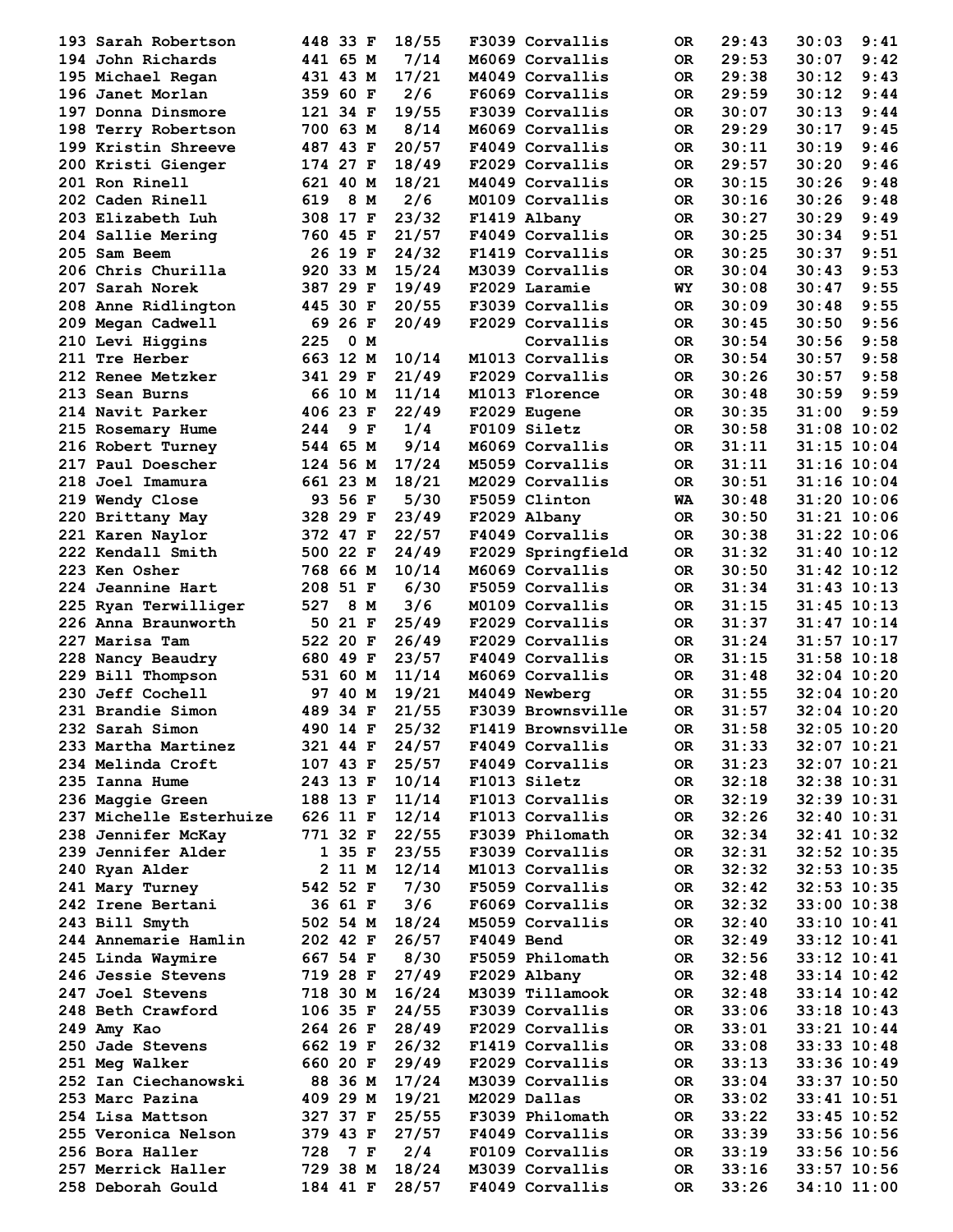| 259 Michael Felsher       | 704 14 M       | 23/24 | M1419 Eugene    | 0R        | 33:56 | 34:15 11:02     |
|---------------------------|----------------|-------|-----------------|-----------|-------|-----------------|
| 260 Michelle Stone        | 520 38 F       | 26/55 | F3039 Tigard    |           | 33:57 | 34:21 11:04     |
|                           |                |       |                 | OR.       |       |                 |
| 261 Brian Stone           | 519 37 M       | 19/24 | M3039 Tigard    | OR.       | 33:58 | 34:21 11:04     |
| 262 Michael Lundin        | 309 37 M       | 20/24 | M3039 Corvallis | OR.       | 33:36 | 34:29 11:06     |
| 263 Anne Fahy             | 611 54 F       | 9/30  | F5059 Corvallis | OR.       | 33:39 | 34:32 11:07     |
| 264 Cindy Burns           | 63 44 F        | 29/57 | F4049 Florence  | OR.       | 34:22 | $34:33$ $11:08$ |
| 265 Sara Burns            | 65 13 F        | 13/14 | F1013 Florence  | OR.       | 34:22 | 34:34 11:08     |
| 266 Patricia Morrell      | 362 53 F       | 10/30 | F5059 Corvallis | OR.       | 34:33 | 34:43 11:11     |
|                           | 354<br>7 M     | 4/6   | M0109 Corvallis | OR.       | 34:09 | 34:46 11:12     |
| 267 Zachary Montagne      |                |       |                 |           |       |                 |
| 268 Jodie Wyatt           | 581 40 F       | 30/57 | F4049 Corvallis | OR.       | 34:31 | 34:52 11:14     |
| 269 Paul Montagne         | 353 47 M       | 20/21 | M4049 Corvallis | OR.       | 34:17 | $34:55$ $11:15$ |
| 270 Crystal Neal          | 373 36 F       | 27/55 | F3039 Corvallis | OR.       | 34:35 | 35:00 11:16     |
| 271 Linda Geiser          | 762 51 F       | 11/30 | F5059 Corvallis | OR.       | 35:05 | $35:18$ $11:22$ |
| 272 Coralie Backlund      | 15 20 F        | 30/49 | F2029 Corvallis | OR.       | 35:06 | $35:18$ $11:22$ |
| 273 Heidi Cotton          | 104 28 F       | 31/49 | F2029 Albany    | OR.       | 35:17 | $35:22$ $11:23$ |
|                           |                |       |                 |           |       |                 |
| 274 Rainey Elwood         | 641 28 F       | 32/49 | F2029           |           | 35:17 | $35:22$ $11:23$ |
| 275 Jennifer Gossett      | 638 27 F       | 33/49 | F2029 Corvallis | OR.       | 34:34 | 35:23 11:24     |
| 276 Molly Lehrkind        | 725 26 F       | 34/49 | F2029 Salem     | OR.       | 34:34 | $35:24$ $11:24$ |
| 277 Tish Bottaro          | 45 34 F        | 28/55 | F3039 Corvallis | OR.       | 35:15 | 35:29 11:25     |
| 278 Karen Jones           | 657<br>F       |       | West Linn       | OR.       | 35:18 | 35:39 11:29     |
| 279 George Ganio          | 170 31 M       | 21/24 | M3039 Corvallis | OR.       | 35:25 | $35:43$ $11:30$ |
| 280 David Eason           | 133 53 M       | 19/24 | M5059 Corvallis | OR.       | 35:05 | $35:47$ $11:31$ |
|                           |                |       |                 |           |       |                 |
| 281 Mary Santelmann       | 468 52 F       | 12/30 | F5059 Corvallis | OR.       | 35:08 | $35:51$ $11:33$ |
| 282 Susan Coleman         | 98 54 F        | 13/30 | F5059 Monmouth  | OR.       | 35:27 | 35:54 11:34     |
| 283 Becky Wood            | 574 32 F       | 29/55 | F3039 Corvallis | OR.       | 35:41 | 36:10 11:39     |
| 284 Marsha Wynn           | 583 50 F       | 14/30 | F5059 Corvallis | OR.       | 36:01 | 36:12 11:39     |
| 285 Anna Zachariah        | 692 32 F       | 30/55 | F3039 Corvallis | OR.       | 35:56 | 36:16 11:41     |
| <b>286 Madeline Frisk</b> | 166 14 F       | 27/32 | F1419 Corvallis | OR.       | 36:13 | $36:22$ $11:43$ |
| 287 Robert Frisk          | 167 52 M       | 20/24 | M5059 Corvallis | OR.       | 36:15 | $36:24$ 11:43   |
|                           |                |       |                 |           |       |                 |
| 288 Caryl Lynn Barry      | 20 45 F        | 31/57 | F4049 Corvallis | OR.       | 36:23 | $37:04$ 11:56   |
| 289 Elizabeth Sonstegaa   | 504 25 F       | 35/49 | F2029 Corvallis | OR.       | 36:27 | $37:04$ 11:56   |
| 290 David Lovison         | 304 57 M       | 21/24 | M5059 Eugene    | OR.       | 36:39 | 37:08 11:57     |
| 291 Ed Waymire            | 666 60 M       | 12/14 | M6069 Philomath | OR.       | 36:55 | $37:11$ $11:59$ |
| 292 Sarah Anderson-Wilk   | 7 39 F         | 31/55 | F3039 Corvallis | OR.       | 36:50 | $37:17$ 12:00   |
| 293 Catherine Williams    | 566 51 F       | 15/30 | F5059 Corvallis | OR.       | 37:06 | $37:40$ 12:08   |
| 294 Riley King            | 272 64 M       | 13/14 | M6069 Corvallis | OR.       | 37:45 | $37:53$ $12:12$ |
|                           |                |       |                 |           |       |                 |
| 295 Steven Caselegno      | 72 20 M        | 20/21 | M2029 Dallas    | OR.       | 37:15 | $37:55$ $12:13$ |
| 296 Kim Heede             | 216 39 F       | 32/55 | F3039 Corvallis | OR.       | 37:36 | 38:01 12:15     |
| 297 Kristan Rinell        | 618 38 F       | 33/55 | F3039 Corvallis | OR.       | 37:50 | $38:02$ 12:15   |
| 298 Traeson Rinell        | 620 10 M 13/14 |       | M1013 Corvallis | OR        | 37:50 | $38:02$ 12:15   |
| 299 Clarie Richards       | 440 10 F       | 14/14 | F1013 Corvallis | OR.       | 37:49 | 38:20 12:21     |
| 300 Gayle Tarver          | 523 23 F       | 36/49 | F2029 Corvallis | OR        | 38:12 | $38:44$ 12:28   |
| 301 Laura Clayton         | 89 25 F        | 37/49 | F2029 Corvallis | OR.       | 38:12 | 38:44 12:28     |
|                           |                |       |                 |           |       |                 |
| 302 Mary Casillas         | 74 15 F        | 28/32 | F1419 Corvallis | OR.       | 38:43 | $38:50$ 12:30   |
| 303 Diana Saladino        | 463 35 F       | 34/55 | F3039 Lebanon   | OR.       | 38:23 | $38:51$ $12:31$ |
| 304 Laura Pyle-Gillott    | 0 F<br>425     |       | Lebanon         | OR.       | 38:29 | $38:58$ 12:33   |
| 305 Kristin Hyde          | 246 40 F       | 32/57 | F4049 Lebanon   | <b>OR</b> | 38:29 | $38:58$ 12:33   |
| 306 Sophia Hendrix        | 751 16 F       | 29/32 | F1419 Siletz    | OR.       | 38:58 | 39:08 12:36     |
| 307 Tiffany Haynes        | 753 34 F       | 35/55 | F3039 Siletz    | OR.       | 39:00 | 39:10 12:37     |
| 308 Courtney Ayer         | 13 35 F        | 36/55 | F3039 Tangent   | OR.       | 38:48 | $39:16$ $12:39$ |
| 309 Sarah Pazina          | 410 29 F       | 38/49 | F2029 Dallas    | OR.       | 38:39 | $39:19$ $12:40$ |
|                           |                |       |                 |           |       |                 |
| 310 Lisa Herder           | 221 48 F       | 33/57 | F4049 Corvallis | OR.       | 39:16 | $39:26$ $12:42$ |
| 311 Christine Atwood      | 12 49 F        | 34/57 | F4049 Corvallis | OR.       | 39:10 | 39:36 12:45     |
| 312 Robert Singleton      | 492 43 M       | 21/21 | M4049 Corvallis | <b>OR</b> | 49:51 | $40:06$ 12:55   |
| 313 Jennifer Loza         | 306 36 F       | 37/55 | F3039 Corvallis | OR.       | 39:45 | $40:29$ 13:02   |
| 314 Sandy Baumgartner     | 21 49 F        | 35/57 | F4049 Albany    | OR.       | 40:23 | $40:44$ 13:07   |
| 315 Jenn Williams         | 567 34 F       | 38/55 | F3039 Albany    | OR.       | 40:29 | $40:48$ 13:08   |
|                           |                |       |                 |           |       |                 |
| 316 Tara Williams         | 569 37 F       | 39/55 | F3039 Albany    | OR.       | 40:29 | $40:48$ 13:08   |
| 317 Patricia Thomas       | 607 52 F       | 16/30 | F5059 Corvallis | OR.       | 40:41 | $41:02$ $13:13$ |
| 318 Shelley Paeth         | 402 53 F       | 17/30 | F5059 Toledo    | OR.       | 40:42 | $41:02$ $13:13$ |
| 319 Karen Crist           | 595 55 F       | 18/30 | F5059 Corvallis | OR.       | 40:53 | $41:13$ $13:16$ |
| 320 Christina Mellinger   | 340 23 F       | 39/49 | F2029 Albany    | OR.       | 41:07 | 41:14 13:17     |
| 321 Kim Elliott           | 140 28 F       | 40/49 | F2029 Corvallis | OR.       | 41:00 | $41:19$ $13:18$ |
| 322 Malissa Larson        | 285 36 F       | 40/55 | F3039 Corvallis | OR.       | 41:04 | $41:34$ $13:23$ |
|                           | 165 36 F       | 41/55 | F3039 Albany    | OR        | 41:04 | 41:35 13:23     |
| 323 Susie Friberg         |                |       |                 |           |       |                 |
| 324 Georgeanne Windisch   | 570 36 F       | 42/55 | F3039 Bend      | OR.       | 40:58 | $41:41$ $13:25$ |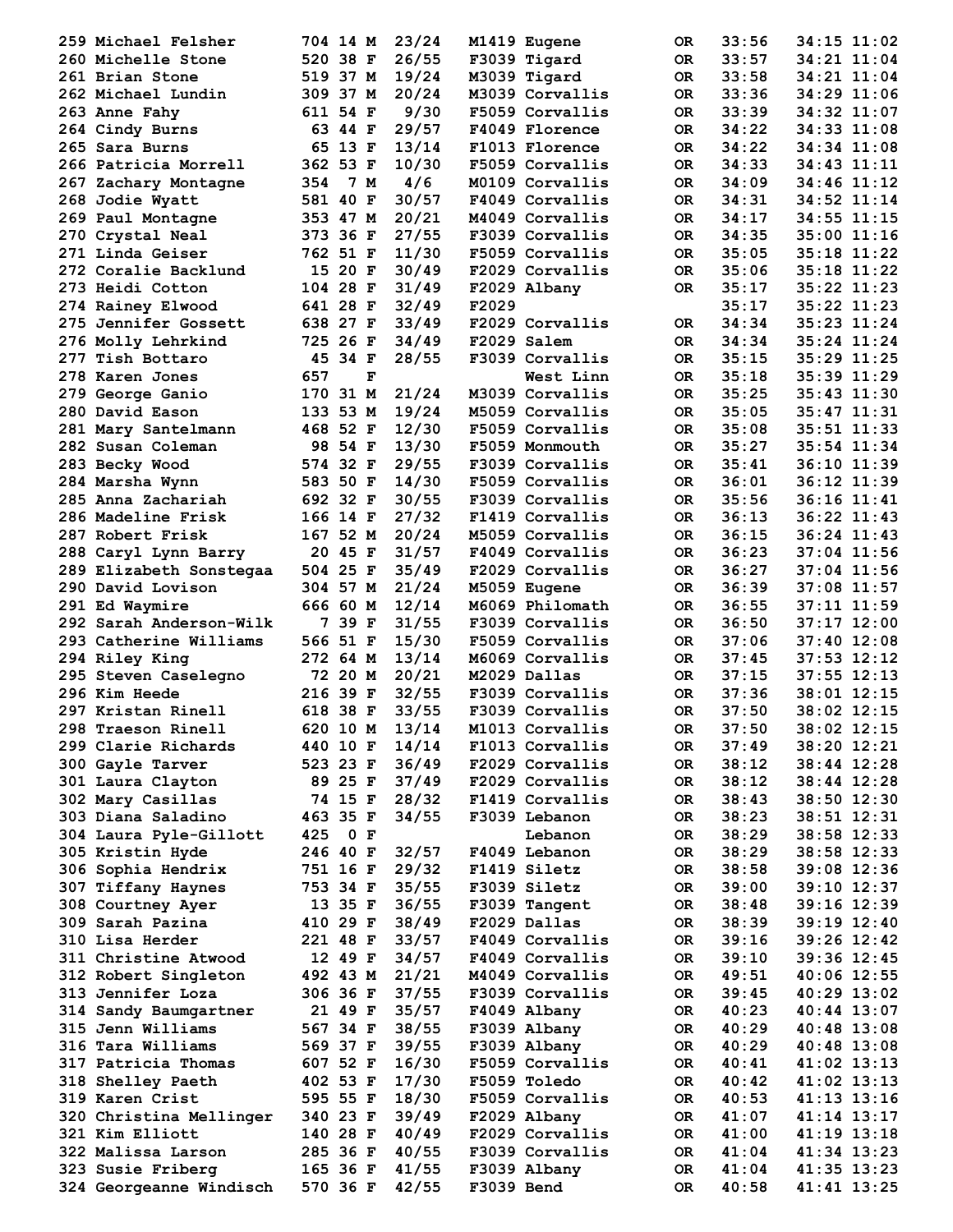| 325 Patricia Neet                       | 374 49 F             | 36/57          | F4049 Corvallis                    | 0R         | 41:33          | 42:01 13:32                    |
|-----------------------------------------|----------------------|----------------|------------------------------------|------------|----------------|--------------------------------|
| 326 Shirley Shaw                        | 483 59 F             | 19/30          | F5059 Corvallis                    | OR.        | 41:34          | $42:01$ 13:32                  |
| 327 Andy Chiappisi                      | 84 61 F              | 4/6            | F6069 Philomath                    | OR.        | 41:57          | $42:19$ $13:38$                |
| 328 Atlas Haller                        | 727<br>9 M           | 5/6            | M0109 Corvallis                    | OR.        | 41:45          | 42:23 13:39                    |
| 329 Tuba Ozkan-Haller                   | 730 40 F             | 37/57          | F4049 Corvallis                    | OR.        | 41:42          | 42:25 13:40                    |
| 330 Carol Beamer                        | 766 47 F             | 38/57          | F4049 Corvallis                    | OR.        | 43:13          | 43:30 14:00                    |
| 331 Robert Schultz                      | 472 75 M             | 2/2            | M7099 Corvallis                    | OR.        | 42:53          | 43:35 14:02                    |
| 332 Madison Cloutier                    | 95<br>6 F            | 3/4            | F0109 Corvallis                    | OR.        | 43:05          | 43:41 14:04                    |
| 333 Natasha Cloutier                    | 96 27 F              | 41/49          | F2029 Corvallis                    | OR.        | 43:05          | 43:41 14:04                    |
| 334 Wendy Guest                         | 193 42 F             | 39/57          | F4049 Scio                         | OR.        | 43:23          | 43:42 14:04                    |
| 335 Stephanie Hart                      | 209 31 F             | 43/55          | F3039 Corvallis                    | OR.        | 43:17          | $43:55$ $14:08$                |
| 336 Michelle Hollenbeck                 | 599 22 F             | 42/49          | F2029 Corvallis                    | OR.        | 43:26          | 43:57 14:09                    |
| 337 Kristen Rondeau                     | 458 46 F             | 40/57          | F4049 Corvallis                    | OR.        | 43:22          | 44:16 14:15                    |
| 338 Katrina Anderson                    | 6 35 F               | 44/55          | F3039 Corvallis                    | OR.        | 43:45          | 44:39 14:23                    |
| 339 Sarah Holpuch                       | 232 29 F             | 43/49          | F2029 Corvallis                    | OR.        | 43:42          | 44:40 14:23                    |
| <b>340 Erin Stevens</b>                 | 516 32 F             | 45/55          | F3039 Beaverton                    | OR.        | 43:44          | 44:40 14:23                    |
| 341 Brittney Alexander                  | 4 25 F               | 44/49          | F2029 Eugene                       | OR.        | 43:45          | 44:41 14:23                    |
| 342 Tina Johnson                        | 257 54 F             | 20/30          | F5059 Corvallis                    | OR.        | 45:08          | 45:26 14:38                    |
| 343 Lacie Holt                          | 645 34 F             | 46/55          | F3039 Shedd                        | OR.        | 45:24          | 45:38 14:42                    |
| 344 Brenda Phearson                     | 646 34 F             | 47/55          | F3039 Brownsville                  | OR.        | 45:25          | 45:38 14:42                    |
| 345 Austin Smith<br>346 Laurel Cooper   | 497 13 M<br>102 45 F | 14/14<br>41/57 | M1013 Albany<br>F4049 Corvallis    | OR.        | 45:39<br>46:31 | $46:02$ 14:49<br>46:50 15:05   |
|                                         | 271<br>9 M           | 6/6            | M0109 Florence                     | OR.<br>OR. | 46:40          | 47:20 15:14                    |
| 347 Kyle King<br>348 Dennis King        | 270 52 M             | 22/24          | M5059 Florence                     | OR.        | 46:42          | 47:22 15:15                    |
| 349 Tammy O'Brein                       | 391 47 F             | 42/57          | F4049 Sweet Home                   | OR.        | 47:08          | 47:26 15:17                    |
| 350 Jodi Draper                         | 131 44 F             | 43/57          | F4049 Sweet Home                   | OR.        | 47:09          | 47:27 15:17                    |
| 351 Dana Galle-Strowbri                 | 169 53 F             | 21/30          | F5059 Corvallis                    | OR.        | 48:12          | 48:29 15:37                    |
| 352 Barb Holt                           | 234 61 F             | 5/6            | F6069 Corvallis                    | OR.        | 48:13          | 48:29 15:37                    |
| 353 Krista Riddell                      | 444 38 F             | 48/55          | F3039 Salem                        | OR.        | 48:34          | 48:58 15:46                    |
| 354 Elizabeth Patterson                 | 407 15 F             | 30/32          | F1419 Corvallis                    | OR.        | 48:38          | 49:16 15:52                    |
| 355 Hannah Rondeau                      | 456 15 F             | 31/32          | F1419 Corvallis                    | OR.        | 48:39          | 49:16 15:52                    |
| 356 Charles Squire                      | 511 15 M             | 24/24          | M1419 Corvallis                    | OR.        | 48:39          | 49:16 15:52                    |
| 357 Pamela Cytrynbaum                   | 110 43 F             | 44/57          | F4049 Corvallis                    | OR.        | 49:33          | 49:40 15:59                    |
| 358 Paula Sampson                       | 464 61 F             | 6/6            | F6069 Eddyville                    | OR.        | 49:12          | $50:00$ 16:06                  |
| 359 Ildiko Overbay                      | 401 46 F             | 45/57          | F4049 Corvallis                    | OR.        | 49:13          | $50:01$ 16:06                  |
| 360 Molly Paeth                         | 688 16 F             | 32/32          | F1419 Toledo                       | OR.        |                | $50:02$ 16:07                  |
| 361 Sue Doescher                        | 125 56 F             | 22/30          | F5059 Corvallis                    | OR.        | 50:05          | $50:16$ 16:11                  |
| 362 Lisa Nielsen                        | 385 45 F             | 46/57          | F4049 Corvallis                    | OR.        | 49:30          | $50:25$ 16:14                  |
| 363 Theresa Dawley                      | 115 49 F             | 47/57          | F4049 Corvallis                    | <b>OR</b>  | 49:31          | $50:25$ 16:14                  |
| 364 Alana Hogrebe                       | 230 47 F 48/57       |                | F4049 Corvallis                    | ${\sf OR}$ | 49:32          | $50:27$ 16:14                  |
| 365 Chris Caster                        | 75 49 F              | 49/57          | F4049 Corvallis                    | OR.        | 49:33          | $50:27$ 16:15                  |
| 366 Tracy Smiles                        | 496 44 F             | 50/57          | F4049 Corvallis                    | OR.        | 49:49          | $50:41$ 16:19                  |
| 367 Sarah Paeth                         | 687 20 F             | 45/49          | F2029 Corvallis                    | OR.        | 49:53          | $50:41$ $16:19$                |
| 368 Maria Dantas-Whitne                 | 112 46 F             | 51/57          | F4049 Corvallis<br>F5059 Philomath | OR.        | 49:50<br>49:55 | $50:42$ 16:19                  |
| 369 Heather Petty<br>370 Karen Mikowski | 418 58 F<br>342 56 F | 23/30<br>24/30 | F5059 Philomath                    | OR.<br>OR. | 49:55          | $50:52$ 16:23<br>$50:52$ 16:23 |
| 371 Mary Bucy                           | 60 55 F              | 25/30          | F5059 Corvallis                    | OR.        | 50:07          | $50:58$ 16:25                  |
| 372 Marie Lejeune                       | 720 37 F             | 49/55          | F3039 Monmouth                     | OR.        | 50:07          | $50:58$ 16:25                  |
| 373 Rosaline Gould                      | 604 23 F             | 46/49          | F2029 Portland                     | OR.        | 50:10          | $51:01$ $16:26$                |
| <b>374 Jennifer Moore</b>               | 355 56 F             | 26/30          | F5059 Corvallis                    | OR.        | 50:59          | $51:32$ $16:35$                |
| 375 Joseph Petrie                       | 416 30 M             | 22/24          | M3039 Corvallis                    | OR.        | 51:31          | $51:55$ $16:43$                |
| 376 Erika Elias-Petrie                  | 139 30 F             | 50/55          | F3039 Corvallis                    | OR.        | 51:32          | $51:55$ $16:43$                |
| 377 Barb Sleezer                        | 494 54 F             | 27/30          | F5059 Corvallis                    | OR.        | 51:37          | $52:26$ 16:53                  |
| 378 Joanne Yoder                        | 587 46 F             | 52/57          | F4049 Albany                       | OR.        | 51:39          | $52:26$ 16:53                  |
| 379 Aimee Hobson                        | 686 36 F             | 51/55          | F3039 Albany                       | OR.        | 52:30          | $52:57$ 17:03                  |
| 380 Suzanne Grey                        | 723 41 F             | 53/57          | F4049 Corvallis                    | OR.        | 52:30          | $52:57$ 17:03                  |
| 381 Emily Pfizer-Valdez                 | 722 29 F             | 47/49          | F2029 Corvallis                    | OR.        | 52:30          | $52:58$ 17:03                  |
| 382 Kristen Griebel                     | 754 35 F             | 52/55          | F3039 Corvallis                    | OR.        | 52:30          | $52:58$ 17:03                  |
| 383 Marv Newcombe                       | 382 56 M             | 23/24          | M5059 Philomath                    | OR.        | 53:21          | $53:37$ $17:16$                |
| 384 Margie York                         | 588 52 F             | 28/30          | F5059 Philomath                    | OR.        | 54:36          | $54:51$ $17:40$                |
| 385 Cindy Cummings                      | 109 49 F             | 54/57          | F4049 Corvallis                    | OR.        | 54:36          | $54:51$ $17:40$                |
| 386 Melissa Weintraub                   | 558 43 F             | 55/57          | F4049 Corvallis                    | OR.        | 54:44          | 55:26 17:51                    |
| 387 Kayla Severns                       | 482 20 F             | 48/49          | F2029 Corvallis                    | OR.        | 55:19          | $56:06$ 18:04                  |
| 388 Karen Goss                          | 181 46 F             | 56/57          | F4049 Corvallis                    | OR.        | 55:18          | $56:07$ 18:04                  |
| 389 John Ginn                           | 177 52 M             | 24/24          | M5059 Corvallis                    | OR.        | 55:32          | $56:14$ 18:06                  |
| 390 Eleni Cabaniss                      | 68 23 F              | 49/49          | F2029 Corvallis                    | OR.        | 57:52          | $58:34$ 18:51                  |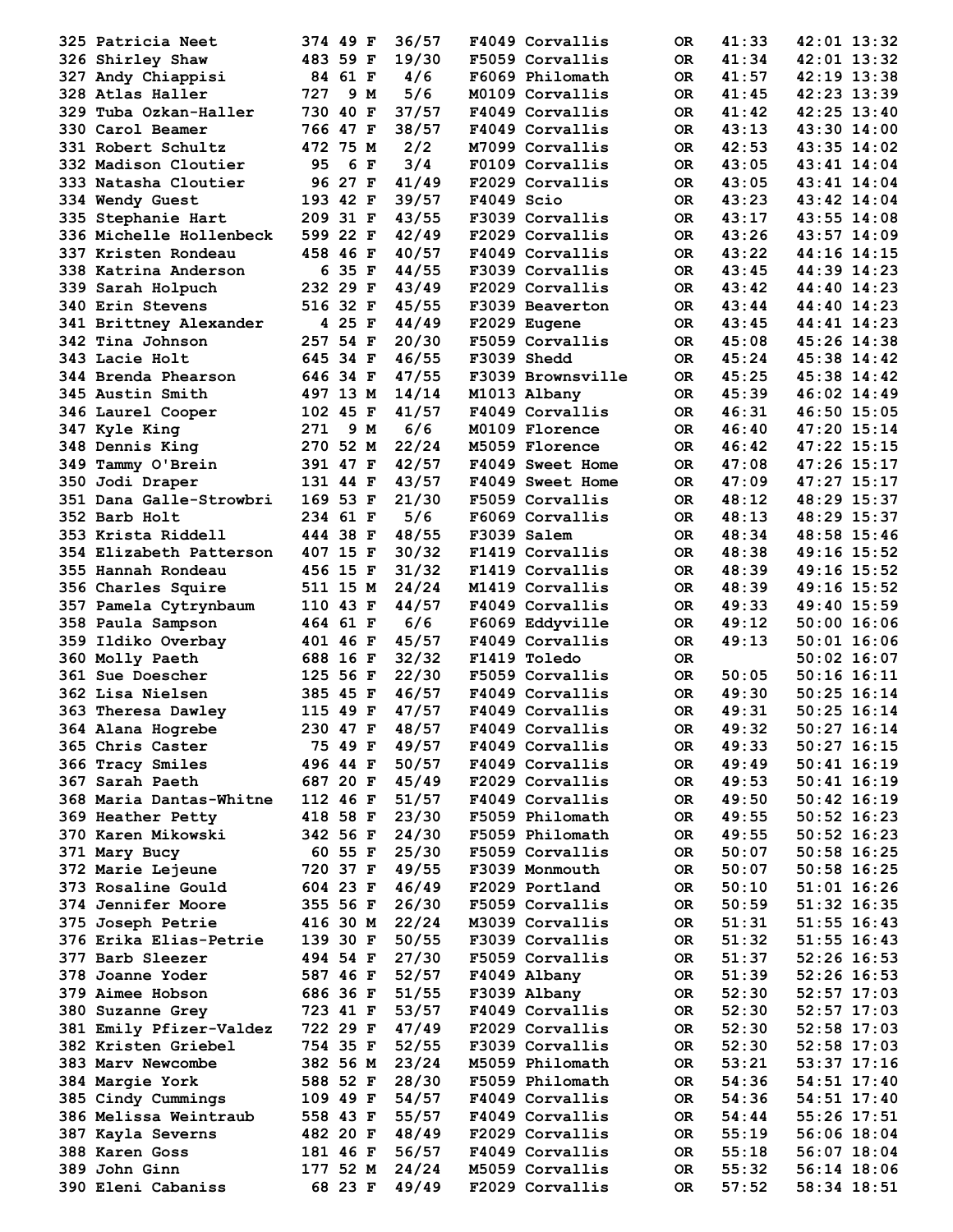| 391 Michael Sorenson | 506 63 M | 14/14 | M6069 Yakima      | WA        | 58:02 | $58:38$ 18:53            |  |
|----------------------|----------|-------|-------------------|-----------|-------|--------------------------|--|
| 392 Linda Sorenson   | 505 44 F | 57/57 | F4049 Yakima      | WA        | 58:03 | $58:47$ 18:55            |  |
| 393 Steve Sorenson   | 664 32 M | 23/24 | M3039 Grants Pass | <b>OR</b> | 58:05 | $58:47$ 18:56            |  |
| 394 Denise Mann      | 317 55 F | 29/30 | F5059 Dallas      | <b>OR</b> | 58:36 | $59:08$ 19:02            |  |
| 395 Carrie Falotico  | 154 38 F | 53/55 | F3039 Lebanon     | OR.       |       | 59:59 1:00:45 19:34      |  |
| 396 Aaron Falotico   | 153 37 M | 24/24 | M3039 Lebanon     |           |       | OR 1:00:00 1:00:46 19:34 |  |
| 397 Michelle Mathews | 326 35 F | 54/55 | F3039 Philomath   |           |       | OR 1:04:30 1:05:19 21:02 |  |
| 398 Barbara Bang     | 18 53 F  | 30/30 | F5059 Corvallis   |           |       | OR 1:04:30 1:05:20 21:02 |  |
| 399 Alex Bjornberg   | 39 20 M  | 21/21 | M2029 Corvallis   |           |       | OR 1:05:55 1:06:26 21:23 |  |
| 400 T Young          | 590 39 F | 55/55 | F3039 Corvallis   |           |       | OR 1:06:04 1:06:35 21:26 |  |
| 401 Bray Young       | 589 5 F  | 4/4   | F0109 Corvallis   |           |       | OR 1:06:04 1:06:36 21:27 |  |

# **5K Awards List**

|                         |            | FEMALE OVERALL RESULTS BASED ON GUN TIME) |                 |                                         |           |           |       |       |                 |
|-------------------------|------------|-------------------------------------------|-----------------|-----------------------------------------|-----------|-----------|-------|-------|-----------------|
|                         |            | 1 Sunny Gilbert                           | 30 Corvallis    |                                         | OR.       | 19:08     | 19:09 | 6:10  |                 |
|                         |            | 2 Marcie Mullen                           | 23 Lyman        |                                         | WA        | 19:18     | 19:32 | 6:18  |                 |
|                         |            | 3 Charlie Solomon                         |                 | 46 Junction City                        | OR.       | 20:38     | 20:39 | 6:39  |                 |
|                         |            |                                           |                 | MALE OVERALL RESULTS BASED ON GUN TIME) |           |           |       |       |                 |
|                         |            | 1 Benjamin True                           | 23 Eugene       |                                         | OR.       | 14:14     | 14:14 | 4:35  |                 |
|                         |            | 2 Matt Downin                             | 32 Corvallis    |                                         | <b>OR</b> | 15:52     | 15:52 | 5:07  |                 |
|                         | 3 Ben Kane |                                           | 16 Corvallis    |                                         | OR.       | 17:44     | 17:45 | 5:43  |                 |
|                         |            |                                           |                 | <b>FEMALE AGE GROUP:</b>                | $1 - 9$   |           |       |       |                 |
| 1                       |            | 215 Rosemary Hume                         |                 | 9 Siletz                                |           | 0R.       | 30:58 |       | $31:08$ 10:02   |
| $\mathbf{2}$            |            | 256 Bora Haller                           |                 | 7 Corvallis                             |           | OR        | 33:19 |       | $33:56$ 10:56   |
| 3                       |            | 365 Madison Cloutier                      |                 | 6 Corvallis                             |           | OR        | 43:05 |       | 43:41 14:04     |
|                         |            |                                           |                 | MALE AGE GROUP:                         | $1 - 9$   |           |       |       |                 |
| 1                       |            | 135 Aidan Richards                        |                 | 8 Corvallis                             |           | OR        | 26:57 |       | $27:26$ 8:50    |
| $\overline{2}$          |            | 202 Caden Rinell                          |                 | 8 Corvallis                             |           | 0R l      | 30:16 | 30:26 | 9:48            |
| 3                       |            | 225 Ryan Terwilliger                      |                 | 8 Corvallis                             |           | 0R        | 31:15 |       | $31:45$ $10:13$ |
|                         |            |                                           |                 | FEMALE AGE GROUP:                       | $10 - 13$ |           |       |       |                 |
| 1                       |            | 40 Allison Wells                          |                 | 12 Corvallis                            |           | OR .      | 21:47 | 21:49 | 7:02            |
| $\overline{\mathbf{c}}$ |            | 44 Julie Bryan                            |                 | 12 Corvallis                            |           | 0R l      | 22:12 | 22:15 | 7:10            |
| 3                       |            | 53 Zoey Rochefort                         |                 | 12 Corvallis                            |           | 0R        | 22:36 | 22:38 | 7:17            |
|                         |            |                                           |                 | <b>MALE AGE GROUP:</b>                  | $10 - 13$ |           |       |       |                 |
| 1                       |            | 17 Austin Smith                           |                 | 13 Albany                               |           | 0R.       | 20:11 | 20:15 | 6:32            |
| $\overline{\mathbf{c}}$ |            | 22 Jordan Greenwood                       |                 | 13 Corvallis                            |           | OR        | 20:35 | 20:40 | 6:39            |
| 3                       |            | 45 Avery Fishburn                         |                 | 13 Philomath                            |           | OR.       | 22:19 | 22:19 | 7:11            |
|                         |            |                                           |                 | FEMALE AGE GROUP:                       | $14 - 19$ |           |       |       |                 |
| 1                       |            | 41 K D Solomon                            |                 | 17 Junction City                        |           | OR        | 21:49 | 21:50 | 7:02            |
| $\mathbf{2}$            |            | 60 Elise Engelking                        |                 | 17 Corvallis                            |           | OR        | 23:16 | 23:18 | 7:30            |
| 3                       |            | 62 Hannah McCarty                         |                 | 16 Corvallis                            |           | 0R        | 23:20 | 23:24 | 7:32            |
|                         |            |                                           |                 | <b>MALE AGE GROUP:</b>                  | $14 - 19$ |           |       |       |                 |
| 1                       |            | 3 Ben Kane                                |                 | 16 Corvallis                            |           | OR        | 17:44 | 17:45 | 5:43            |
| $\overline{2}$          |            | 4 Zachary Holloway                        |                 | 15 Brownsville                          |           | 0R        | 18:05 | 18:06 | 5:50            |
| 3                       |            | 10 J J Dailey                             |                 | 14 Corvallis                            |           | OR.       | 19:19 | 19:19 | 6:14            |
|                         |            |                                           |                 |                                         |           |           |       |       |                 |
|                         |            |                                           |                 | FEMALE AGE GROUP:                       | $20 - 29$ |           |       |       |                 |
| 1                       |            | 12 Marcie Mullen                          |                 | 23 Lyman                                |           | WA        | 19:18 | 19:32 | 6:18            |
| $\overline{2}$          |            | 23 Kelsi Eisele                           |                 | 28 Independence                         |           | <b>OR</b> | 20:40 | 20:44 | 6:41            |
| 3                       |            | 25 Autumn Benton                          |                 | 25 Corvallis                            |           | OR.       | 20:53 | 20:54 | 6:44            |
|                         |            |                                           | MALE AGE GROUP: |                                         | $20 - 29$ |           |       |       |                 |
| 1                       |            | 1 Benjamin True                           |                 | 23 Eugene                               |           | OR        | 14:14 | 14:14 | 4:35            |
| $\overline{2}$          |            | 29 Sean McLean                            |                 | 26 Corvallis                            |           | 0R        | 20:56 | 21:10 | 6:49            |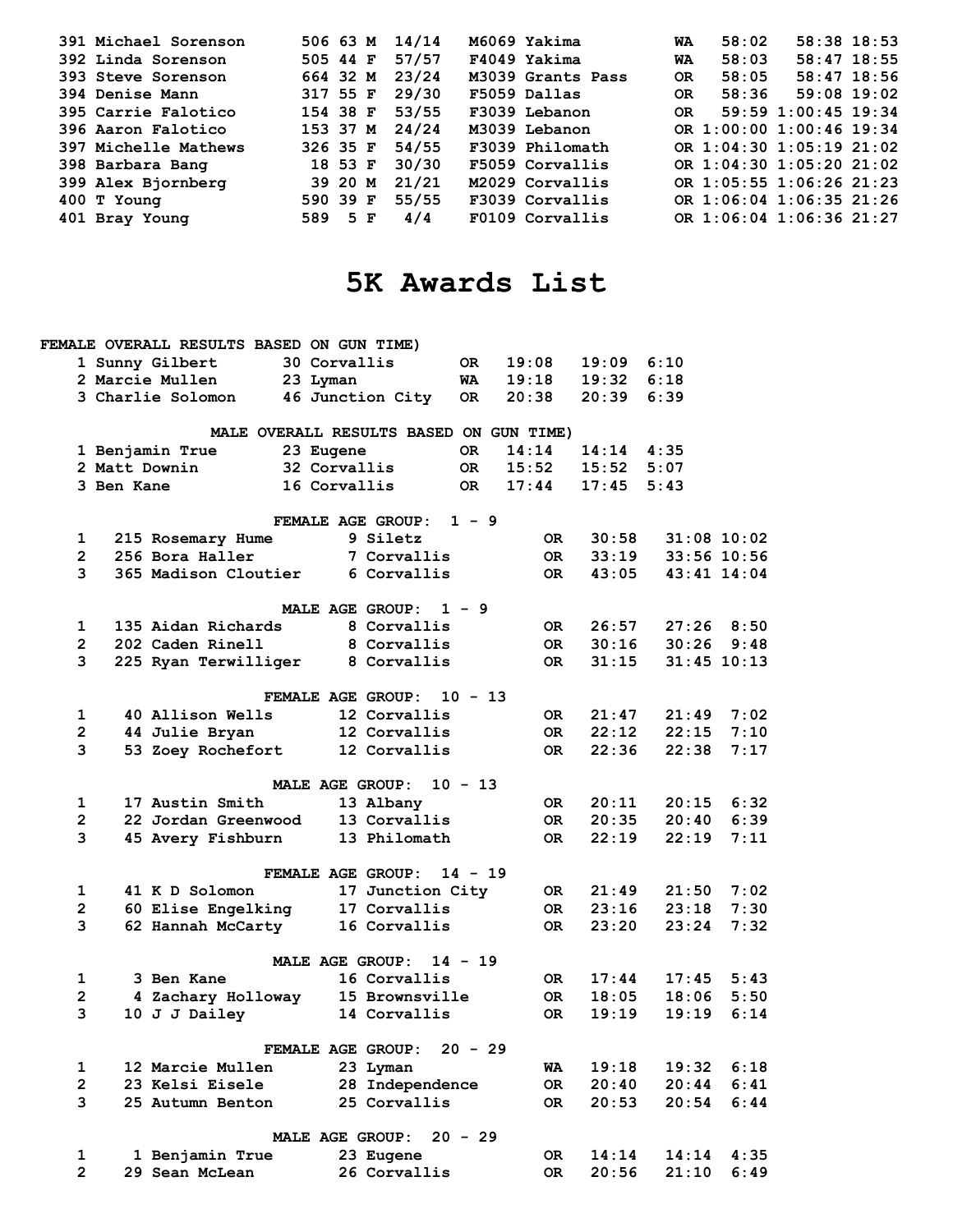| 3              | 31 Mason Keck                      | 20 Corvallis                        | 0R   | 21:15 | 21:30          | 6:56 |
|----------------|------------------------------------|-------------------------------------|------|-------|----------------|------|
|                |                                    | $30 - 39$<br>FEMALE AGE GROUP:      |      |       |                |      |
| 1              | 8 Sunny Gilbert                    | 30 Corvallis                        | OR   | 19:08 | 19:09          | 6:10 |
| $\overline{2}$ | 27 Jenna Tilt                      | 32 Corvallis                        | 0R   | 21:00 | 21:01          | 6:46 |
| 3              | 28 Michelle Hannaford 38 Corvallis |                                     | 0R   | 21:07 | 21:09          | 6:49 |
|                |                                    |                                     |      |       |                |      |
|                |                                    | MALE AGE GROUP:<br>$30 - 39$        |      |       |                |      |
| 1              | 2 Matt Downin                      | 32 Corvallis                        | OR . | 15:52 | 15:52          | 5:07 |
| $\overline{2}$ | 13 Nason McCullough                | 36 Corvallis                        | OR   | 19:39 | 19:43          | 6:21 |
| 3              | 24 Brian Robertson                 | 31 Corvallis                        | OR.  | 20:51 | 20:52          | 6:43 |
|                |                                    | FEMALE AGE GROUP: 40 - 49           |      |       |                |      |
| 1              | 20 Charlie Solomon                 | 46 Junction City                    | OR   | 20:38 | 20:39          | 6:39 |
| $\overline{2}$ | 33 Tamara Scoville                 | 43 Corvallis                        | OR   | 21:27 | 21:32          | 6:56 |
| 3              | 37 Kristin Trost                   | 43 Corvallis                        | OR   | 21:35 | 21:39          | 6:58 |
|                |                                    |                                     |      |       |                |      |
|                |                                    | MALE AGE GROUP: $40 - 49$           |      |       |                |      |
| 1              | 5 Steve Trauewein                  | 44 Milwaukie                        | OR   | 18:32 | 18:33          | 5:58 |
| $\overline{2}$ | 6 Jim Elwell                       | 49 Corvallis                        | OR.  | 18:45 | 18:46          | 6:03 |
| 3              | <b>7 Coulter Rose</b>              | 41 Corvallis                        | OR.  | 18:52 | 18:53          | 6:05 |
|                |                                    |                                     |      |       |                |      |
|                |                                    | FEMALE AGE GROUP:<br>$50 - 59$      |      |       |                |      |
| 1              | 101 Susan Tornquist                | 55 Corvallis                        | OR   | 25:27 | $25:33$ $8:14$ |      |
| $\mathbf{2}$   | 113 Terry-Lynn Lovison 53 Eugene   |                                     | OR   | 25:38 | 26:09          | 8:25 |
| 3              | 142 Marion Thenell                 | 50 Corvallis                        | OR.  | 27:32 | 27:52          | 8:58 |
|                |                                    | <b>MALE AGE GROUP:</b><br>$50 - 59$ |      |       |                |      |
| 1              | 9 Reed Lacy                        | 52 Corvallis                        | OR.  | 19:10 | 19:15          | 6:12 |
| $\overline{2}$ | 26 Marvin Gladden                  | 57                                  |      | 20:58 | 20:59          | 6:46 |
| 3              | 30 Jeff Morrell                    | 53 Corvallis                        | OR.  | 21:17 | 21:18          | 6:52 |
|                |                                    |                                     |      |       |                |      |
|                |                                    | FEMALE AGE GROUP:<br>$60 - 69$      |      |       |                |      |
| 1              | 167 Susan Poole                    | 62 Corvallis                        | OR   | 29:13 | 29:19          | 9:27 |
| $\overline{2}$ | 196 Janet Morlan                   | 60 Corvallis                        | 0R   | 29:59 | 30:12          | 9:44 |
| 3              | 242 Irene Bertani                  | 61 Corvallis                        | OR.  | 32:32 | $33:00$ 10:38  |      |
|                |                                    | <b>MALE AGE GROUP:</b><br>$60 - 69$ |      |       |                |      |
| 1              | 80 Foster Kimble                   | 63 Salem                            | OR   | 24:34 | 24:37 7:56     |      |
| $\overline{2}$ | 93 Tom Hartsook                    | 61 Corvallis                        | OR   | 24:39 | 25:12          | 8:07 |
| 3              | 131 Michael Rainbolt               | 65 Corvallis                        | OR.  | 26:49 | 27:20          | 8:48 |
|                |                                    |                                     |      |       |                |      |
|                |                                    | <b>MALE AGE GROUP:</b><br>70 & OVER |      |       |                |      |
| 1              | 100 Ken Ogden                      | 73 Salem                            | OR.  | 25:28 | 25:31          | 8:13 |
| $\overline{2}$ | 364 Robert Schultz                 | 75 Corvallis                        | 0R   | 42:53 | 43:35 14:02    |      |

#### **1K Results**

| Place Name |                    |      |     | Ag S Div/Tot Div | City            |           | St Time | Pace |
|------------|--------------------|------|-----|------------------|-----------------|-----------|---------|------|
|            |                    |      |     |                  |                 |           |         |      |
|            | 1 Alanna Volk      |      | 9 F | 1/24             | F0109 Corvallis | <b>OR</b> | 4:18    | 6:56 |
|            | <b>2 Fred Volk</b> | 54 M |     | 1/4              | M5059 Corvallis | OR.       | 4:18    | 6:56 |
|            | 3 Griff Hausken    | 10 M |     | 1/4              | M1013 Corvallis | OR.       | 4:19    | 6:56 |
|            | 4 Ci Owen          |      | 8 M | 1/22             | M0109 Corvallis | <b>OR</b> | 4:20    | 6:58 |
|            | 5 Preston Heede    |      | 8 M | 2/22             | M0109 Corvallis | OR.       | 4:21    | 6:59 |
|            | 6 Ian Bogley       | 11 M |     | 2/4              | M1013 Corvallis | OR.       | 4:26    | 7:07 |
|            | 7 Evy Greenwood    | 10 M |     | 3/4              | M1013 Corvallis | <b>OR</b> | 4:26    | 7:07 |
|            | 8 Sean Alder       |      | 8 M | 3/22             | M0109 Corvallis | OR.       | 4:32    | 7:17 |
|            | 9 Andrew Martin    |      | 7 M | 4/22             | M0109 Corvallis | OR.       | 4:32    | 7:17 |
|            | 10 Alba Martin     |      | 8 F | 2/24             | F0109 Corvallis | 0R        | 4:37    | 7:26 |
|            | 11 Amelia Wilson   |      | 8 F | 3/24             | F0109 Corvallis | 0R        | 4:37    | 7:26 |
|            | 12 Claire Bledsoe  |      | 7 F | 4/24             | F0109 Corvallis | OR.       | 4:38    | 7:27 |
|            | 13 Joelle Bailey   |      | 0 F |                  | Corvallis       | OR.       | 4:54    | 7:53 |
|            | 14 Anshul Prasad   |      | 9 M | 5/22             | M0109 Corvallis | <b>OR</b> | 4:54    | 7:53 |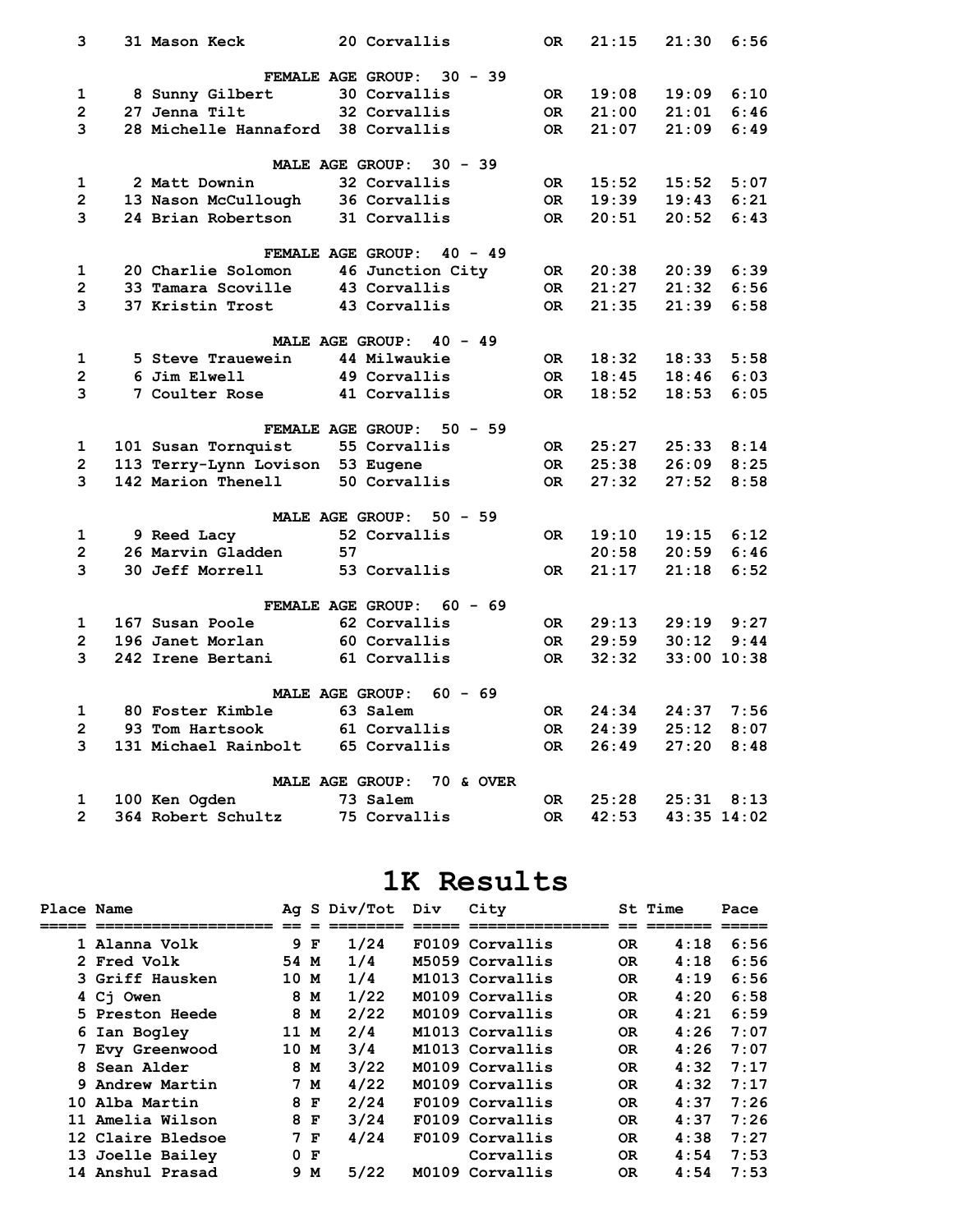| 15 Malia Allen              | 10 F |     | 1/6       |             | F1013 Albany    | OR.             | 4:57 | 7:58           |
|-----------------------------|------|-----|-----------|-------------|-----------------|-----------------|------|----------------|
|                             |      |     |           |             |                 |                 |      |                |
| 16 Nicole Regan             | 10 F |     | 2/6       |             | F1013 Corvallis | OR.             | 5:03 | 8:08           |
| 17 Jaxon Wallis             |      | 5 M | 6/22      |             | M0109 Corvallis | OR.             | 5:03 | 8:08           |
| 18 Claire Niemet            | 10 F |     | 3/6       |             | F1013 Corvallis | OR.             | 5:06 | 8:12           |
| 19 Julia Smith              |      | 9 F | 5/24      |             | F0109 Corvallis | OR.             | 5:07 | 8:14           |
| 20 Sam Hanson               |      | 6 M | 7/22      |             | M0109 Corvallis | OR.             | 5:10 | 8:19           |
| 21 Susan Bailey             | 36 F |     | 1/7       |             | F3039 Corvallis | OR.             | 5:12 | 8:22           |
| 22 Marley Clark             | 12 M |     | 4/4       |             | M1013 Corvallis | OR.             | 5:13 | 8:23           |
| 23 Christian Hume           |      | 0 M |           |             | Siletz          | OR.             | 5:14 | 8:24           |
|                             |      |     |           |             |                 |                 |      |                |
| 24 Claire Smith             | 10 F |     | 4/6       |             | F1013 Corvallis | OR.             | 5:18 | 8:32           |
| 25 Eleanor Klock            |      | 9 F | 6/24      |             | F0109 Albany    | <b>OR</b>       | 5:22 | 8:38           |
| 26 Kate Smith               |      | 6 F | 7/24      |             | F0109 Corvallis | OR.             | 5:24 | 8:42           |
| 27 Kelly Garrett            |      | F   |           |             | Salt Lake City  | UT              | 5:28 | 8:47           |
| 28 Jeff Davis               | 50 M |     | 2/4       |             | M5059 Corvallis | OR.             | 5:29 | 8:49           |
| 29 Tallulah Shearman        |      | 5 F | 8/24      |             | F0109 Corvallis | OR.             | 5:30 | 8:51           |
| 30 Baxter Armentrout        |      | 6 M | 8/22      | M0109 Salem |                 | OR.             | 5:32 | 8:54           |
|                             |      |     |           |             |                 |                 |      |                |
| 31 Bill Bogley              | 50 M |     | 3/4       |             | M5059 Corvallis | OR.             | 5:36 | 9:01           |
| 32 Curtis Owen              |      | 5 M | 9/22      |             | M0109 Corvallis | OR.             | 5:38 | 9:04           |
| 33 Scott Clark              | 40 M |     | 1/2       |             | M4049 Corvallis | OR.             | 5:39 | 9:06           |
| 34 Kathryn Hanlon           |      | 6 F | 9/24      |             | F0109 Corvallis | <b>OR</b>       | 5:50 | 9:23           |
| 35 Mia Evans                |      | 4 F | 10/24     |             | F0109 Corvallis | OR.             | 5:51 | 9:24           |
| 36 Ruthie McCullough        |      | 9 F | 11/24     |             | F0109 Corvallis | OR.             | 5:55 | 9:32           |
|                             |      | 6 M | 10/22     |             | M0109 Corvallis | OR.             | 6:07 | 9:51           |
| 37 Anthony Gimino           |      |     |           |             |                 |                 |      |                |
| 38 Guthrie Hausken          |      | 8 M | 11/22     |             | M0109 Corvallis | OR.             |      | $6:15$ 10:03   |
| <b>39 Solomon Greenwood</b> |      | 7 M | 12/22     |             | M0109 Corvallis | OR.             |      | $6:21$ $10:13$ |
| 40 Anna Wilson              |      | 6 F | 12/24     |             | F0109 Corvallis | OR.             |      | $6:26$ $10:22$ |
| 41 Brian Smith              | 43 M |     | 2/2       |             | M4049 Corvallis | OR.             |      | $6:27$ 10:23   |
| 42 Angela Martin            |      | 4 F | 13/24     |             | F0109 Corvallis | OR.             |      | $6:28$ 10:24   |
| 43 Sienna Baver             |      | 7 F | 14/24     |             | F0109 Philomath | <b>OR</b>       |      | $6:30$ 10:28   |
| 44 Jasper Cortell           |      | 7 F | 15/24     |             | F0109 Philomath | OR.             |      | $6:31$ $10:29$ |
|                             |      |     |           |             |                 |                 |      |                |
| 45 Elliot Stone             |      | 5 M | 13/22     |             | M0109 Corvallis | OR.             |      | $6:35$ 10:36   |
| 46 Sophia Terwilliger       |      | 4 F | 16/24     |             | F0109 Corvallis | OR.             |      | $6:36$ 10:37   |
| 47 Matthew Seaver           |      | 6 M | 14/22     | M0109       |                 |                 |      | $6:41$ $10:45$ |
| 48 Nicole Louie             |      | 4 F | 17/24     |             | F0109 Corvallis | OR.             |      | $6:42$ $10:47$ |
| 49 Erika Louie              | 37 F |     | 2/7       |             | F3039 Corvallis | OR.             |      | $6:48$ 10:57   |
| 50 Nicholas McCullough      |      | 6 F | 18/24     |             | F0109 Corvallis | OR.             |      | $6:49$ 10:57   |
| 51 Mason Cutsforth          |      | 5 F | 19/24     |             | F0109 Philomath | OR.             |      | $6:51$ $11:01$ |
| 52 Will Hanlon              |      | 4 M | 15/22     |             | M0109 Corvallis | <b>OR</b>       |      | $6:56$ 11:09   |
|                             |      |     |           |             |                 |                 |      |                |
| 53 Elizabeth Hanlon         | 31 F |     | 3/7       |             | F3039 Corvallis | OR.             |      | $6:57$ 11:10   |
| 54 Noah Aynes               |      |     | 5 M 16/22 |             | M0109 Corvallis | OR <sub>.</sub> |      | $6:59$ $11:14$ |
| 55 Vincent Bottaro          |      | 5 M | 17/22     |             | M0109 Corvallis | 0R              |      | $7:05$ 11:24   |
| 56 Miles Stone              |      | 6 M | 18/22     |             | M0109 Corvallis | OR              |      | $7:41$ 12:22   |
| 57 Risha Prasad             | 13 F |     | 5/6       |             | F1013 Corvallis | OR.             |      | $7:42$ 12:23   |
| 58 Anya Prasad              | 10 F |     | 6/6       |             | F1013 Corvallis | 0R              |      | $7:44$ 12:27   |
| 59 Oliver Ciechanowski      |      | м   |           |             | Corvallis       | 0R              |      | $7:45$ 12:29   |
| 60 Emma Ciechanowski        |      |     |           |             |                 |                 |      |                |
|                             |      | F   |           |             | Corvallis       | 0R              |      | $7:45$ 12:29   |
| 61 Kathy Ciechanowski       |      | F   |           |             | Corvallis       | OR.             |      | $7:46$ 12:29   |
| 62 Zane Feldman             |      | 3 M | 19/22     |             | M0109 Eugene    | 0R              |      | $7:47$ 12:31   |
| 63 Trevor Temple            |      | 3 M | 20/22     |             | M0109 Corvallis | 0R              |      | $7:50$ 12:36   |
| 64 Marley Feldman           |      | 3 F | 20/24     |             | F0109 Eugene    | OR.             |      | $7:51$ $12:37$ |
| 65 Abigail Neely            |      | 6 F | 21/24     |             | F0109 Corvallis | OR              |      | $7:53$ 12:42   |
| 66 Erin Neely               | 35 F |     | 4/7       |             | F3039 Corvallis | OR.             |      | $7:54$ 12:42   |
|                             |      |     |           |             |                 |                 |      |                |
| 67 Madeline Neely           |      | 0 F |           |             | Corvallis       | 0R              |      | $7:55$ 12:45   |
| 68 Olenka Bogley            |      | 9 F | 22/24     |             | F0109 Corvallis | 0R              |      | $7:57$ 12:47   |
| 69 Ariel Johnson            | 21 F |     | 1/1       |             | F2029 Corvallis | 0R              |      | $7:57$ 12:48   |
| 70 Jack Gillow-Wiles        | 22 M |     | 1/1       |             | M2029 Corvallis | OR.             |      | $8:34$ 13:46   |
| 71 Taiga Sudakin            | 38 F |     | 5/7       |             | F3039 Corvallis | OR.             |      | $8:36$ 13:50   |
| 72 Ravi Prasad              | 50 M |     | 4/4       |             | M5059 Corvallis | OR.             |      | $8:36$ 13:50   |
| 73 Sharna Prasad            | 45 F |     | 1/1       |             | F4049 Corvallis | OR.             |      | $9:31$ $15:19$ |
| 74 Jozef Chmura             |      | 3 M | 21/22     |             | M0109 Corvallis | OR              |      | $9:32$ $15:21$ |
|                             |      |     |           |             |                 |                 |      |                |
| 75 Agnieszka Chmura         | 35 F |     | 6/7       |             | F3039 Corvallis | OR.             |      | $9:33$ $15:22$ |
|                             |      |     | 22/22     |             | M0109 Corvallis | 0R              |      | $9:36$ 15:27   |
| 76 Jack O'Connell           | зм   |     |           |             |                 |                 |      |                |
| 77 Finn Hanson              |      | 3 F | 23/24     |             | F0109 Corvallis | 0R              |      | $9:37$ 15:28   |
| 78 Malala Kollath           |      | 2 F | 24/24     |             | F0109 Corvallis | OR.             |      | $9:43$ 15:39   |
| 79 Tammy Bailey             | 50 F |     | 1/1       |             | F5059 Corvallis | 0R              |      | $9:44$ $15:40$ |